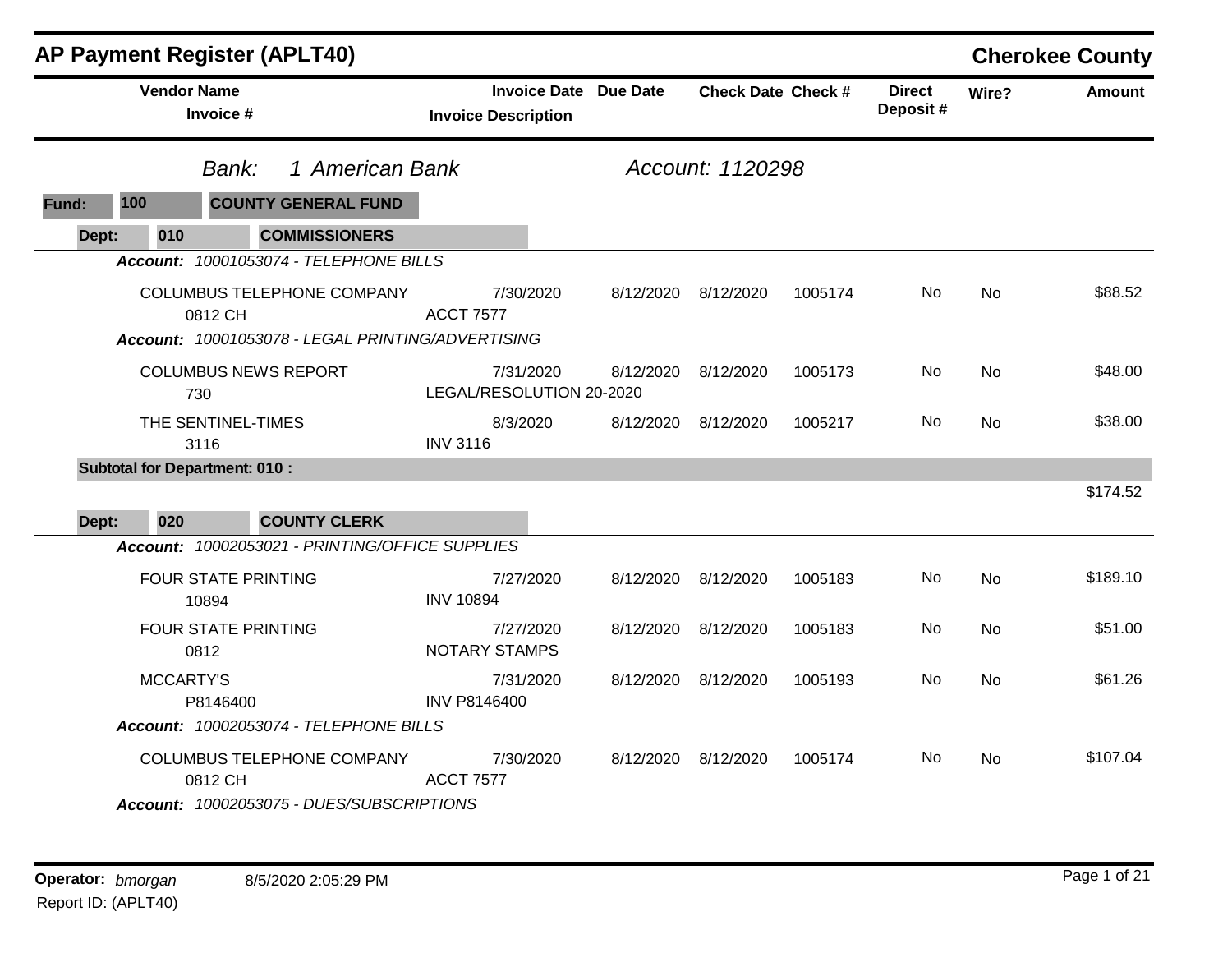|       |                                                                                        | <b>AP Payment Register (APLT40)</b>             |                                                |                              |                           |         |                           |           | <b>Cherokee County</b> |
|-------|----------------------------------------------------------------------------------------|-------------------------------------------------|------------------------------------------------|------------------------------|---------------------------|---------|---------------------------|-----------|------------------------|
|       | <b>Vendor Name</b><br>Invoice #                                                        |                                                 | <b>Invoice Description</b>                     | <b>Invoice Date Due Date</b> | <b>Check Date Check #</b> |         | <b>Direct</b><br>Deposit# | Wire?     | <b>Amount</b>          |
|       | THE SENTINEL-TIMES<br>3116 CL                                                          | Account: 10002053089 - OTHER CONTRACTUAL        | 8/3/2020<br>INV 3116/COUNTY CLERK SUBSCRIPTION | 8/12/2020                    | 8/12/2020                 | 1005217 | <b>No</b>                 | No        | \$38.00                |
|       | <b>SECRETARY OF STATE</b><br>0812                                                      |                                                 | 7/27/2020<br>NOTARY PUBLIC/BETTY MORGAN        | 8/12/2020                    | 8/12/2020                 | 1005211 | No                        | No        | \$25.00                |
|       | 340                                                                                    | TEEL INSURANCE AGENCY INC                       | 7/27/2020<br>INV 340/NOTARY BON                | 8/12/2020                    | 8/12/2020                 | 1005216 | No.                       | No        | \$50.00                |
|       | <b>Subtotal for Department: 020:</b>                                                   |                                                 |                                                |                              |                           |         |                           |           | \$521.40               |
| Dept: | 030                                                                                    | <b>TREASURER</b>                                |                                                |                              |                           |         |                           |           |                        |
|       |                                                                                        | <b>Account: 10003053029 - MISC SUPPLIES</b>     |                                                |                              |                           |         |                           |           |                        |
|       | THE SENTINEL-TIMES<br>3116 TR<br>Account: 10003053074 - TELEPHONE BILLS                |                                                 | 8/3/2020<br><b>TREASURER SUBSCRIPTION</b>      | 8/12/2020                    | 8/12/2020                 | 1005217 | No                        | <b>No</b> | \$38.00                |
|       | 0812 CH                                                                                | COLUMBUS TELEPHONE COMPANY                      | 7/30/2020<br><b>ACCT 7577</b>                  | 8/12/2020                    | 8/12/2020                 | 1005174 | No.                       | No        | \$174.31               |
|       | <b>Subtotal for Department: 030:</b>                                                   |                                                 |                                                |                              |                           |         |                           |           |                        |
| Dept: | 040                                                                                    | <b>ATTORNEY</b>                                 |                                                |                              |                           |         |                           |           | \$212.31               |
|       |                                                                                        | Account: 10004053021 - PRINTING/OFFICE SUPPLIES |                                                |                              |                           |         |                           |           |                        |
|       | <b>XEROX CORPORATION</b><br>2174201<br>Account: 10004053024 - OPER/REPAIR MACH & EQUIP |                                                 | 8/3/2020<br>INV 2174201                        | 8/12/2020                    | 8/12/2020                 | 1005225 | No.                       | <b>No</b> | \$513.39               |
|       | SCREENCONNECT SOFTWARE LLC<br>62479231200<br>Account: 10004053068 - OTHER COMMODITIES  |                                                 | 8/3/2020<br>TRANS 62479231200                  | 8/12/2020                    | 8/12/2020                 | 1005210 | No.                       | No.       | \$36.78                |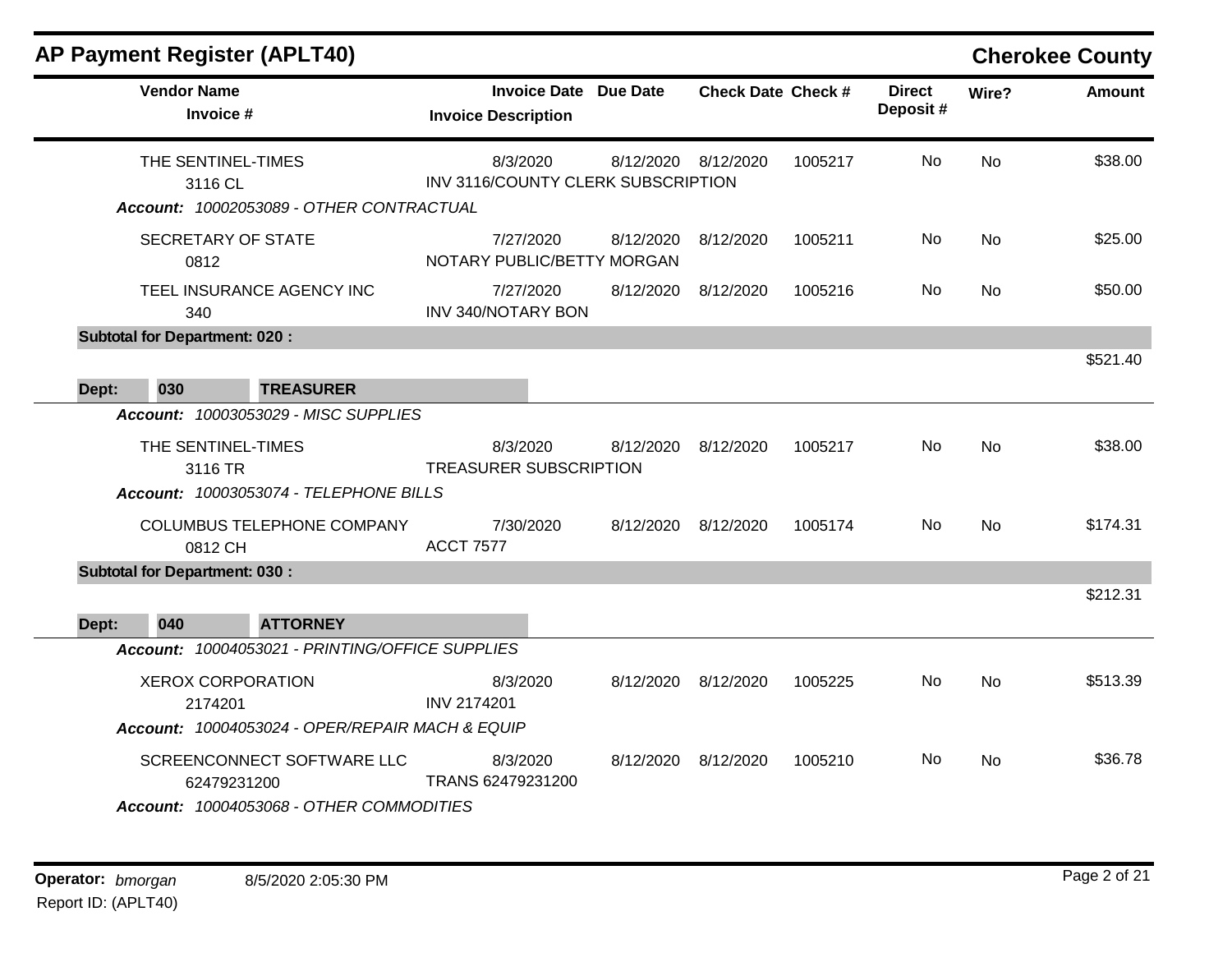| <b>AP Payment Register (APLT40)</b>  |                                                                                                  |                            |           |                              |                           |         |                           |           | <b>Cherokee County</b> |
|--------------------------------------|--------------------------------------------------------------------------------------------------|----------------------------|-----------|------------------------------|---------------------------|---------|---------------------------|-----------|------------------------|
| <b>Vendor Name</b><br>Invoice #      |                                                                                                  | <b>Invoice Description</b> |           | <b>Invoice Date Due Date</b> | <b>Check Date Check #</b> |         | <b>Direct</b><br>Deposit# | Wire?     | <b>Amount</b>          |
| <b>CULLIGAN OF JOPLIN</b><br>171280  | Account: 10004053074 - TELEPHONE BILLS                                                           | <b>INV 171280</b>          | 8/3/2020  |                              | 8/12/2020 8/12/2020       | 1005177 | No.                       | <b>No</b> | \$73.12                |
| 0812 CH                              | COLUMBUS TELEPHONE COMPANY<br>Account: 10004053075 - DUES/SUBSCRIPTIONS                          | <b>ACCT 7577</b>           | 7/30/2020 |                              | 8/12/2020 8/12/2020       | 1005174 | No.                       | <b>No</b> | \$262.82               |
| 30161263                             | ZOOM VIDEO COMMUNICATIONS INC<br>Account: 10004053081 - MISC EXPENSE                             | INV 30161263               | 7/23/2020 |                              | 8/12/2020 8/12/2020       | 1005226 | No.                       | No.       | \$17.88                |
|                                      | KANSAS JUDICIAL COUNCIL<br><b>INV 40373</b><br>40373<br>Account: 10004053089 - OTHER CONTRACTUAL |                            | 8/3/2020  |                              | 8/12/2020 8/12/2020       | 1005191 | No.                       | <b>No</b> | \$280.00               |
| <b>VERIZON WIRELESS</b>              | 9858828086                                                                                       | INV 9858828086             | 8/3/2020  |                              | 8/12/2020 8/12/2020       | 1005221 | No.                       | No        | \$160.04               |
| <b>Subtotal for Department: 040:</b> |                                                                                                  |                            |           |                              |                           |         |                           |           |                        |
| 050<br>Dept:                         | <b>REGISTER OF DEEDS</b>                                                                         |                            |           |                              |                           |         |                           |           | \$1,344.03             |
| 0812 CH                              | Account: 10005053074 - UTILITIES/TELEPHONE BILLS<br>COLUMBUS TELEPHONE COMPANY                   | <b>ACCT 7577</b>           | 7/30/2020 |                              | 8/12/2020 8/12/2020       | 1005174 | No.                       | No        | \$89.81                |
| <b>Subtotal for Department: 050:</b> |                                                                                                  |                            |           |                              |                           |         |                           |           |                        |
| 060<br>Dept:                         | <b>SHERIFF &amp; JAIL</b>                                                                        |                            |           |                              |                           |         |                           |           | \$89.81                |
|                                      | Account: 10006053021 - PRINTING/OFFICE SUPPLIES                                                  |                            |           |                              |                           |         |                           |           |                        |
| 5307710                              | ETTINGER'S OFFICE SUPPLY                                                                         | INV 5307710                | 7/29/2020 | 8/12/2020                    | 8/12/2020                 | 1005181 | No.                       | <b>No</b> | \$94.35                |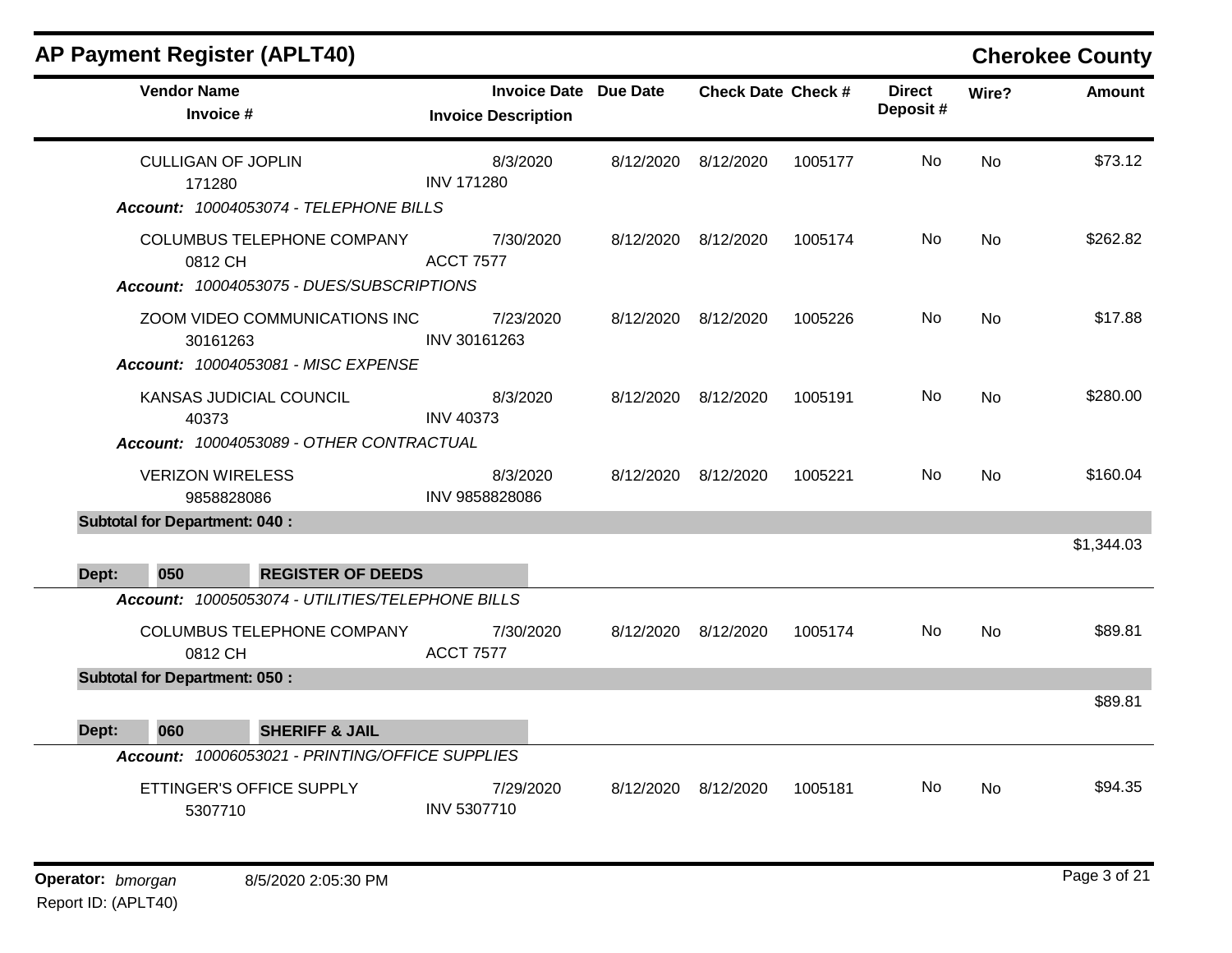## **AP Payment Register (APLT40) Cherokee County Vendor Name Invoice Date Due Date Check Date Invoice # Check Date Check # Invoice Description Direct Wire? Amount Deposit #** QUILL CORPORATION 8658210 7/23/2020 8/12/2020 8/12/2020 1005205 No \$479.90 INV 8658210 No QUILL CORPORATION 8795081 7/29/2020 8/12/2020 8/12/2020 1005205 No \$33.99 INV 8795081 No CINTAS CORP 8404722197 7/23/2020 8/12/2020 8/12/2020 1005168 No \$86.45 INV 8404722197 No *Account: 10006053022 - EMPLOYEE UNIFORMS/ACCESSORIES* SOUTHERN UNIFORM & EQUIPMENT 105166 7/29/2020 8/12/2020 8/12/2020 1005212 No \$93.98 INV 105166 No SCOTTY DIGGS OVERMAN 0812 7/23/2020 8/12/2020 8/12/2020 1005209 No \$100.00 REIMBURSEMENT/BOOTS No *Account: 10006053025 - PARTS/VEHICLE REPAIRS* FULL SERVICE AUTOMOTIVE 636142 7/29/2020 8/12/2020 8/12/2020 1005184 No \$372.33 INV 636142 No NATALINIS AUTOMOTIVE 743725 7/29/2020 8/12/2020 8/12/2020 1005198 No \$104.91 INV 743725 No NATALINIS AUTOMOTIVE 743369 7/27/2020 8/12/2020 8/12/2020 1005198 No \$8.62 INV 743369 No NATALINIS AUTOMOTIVE 743776 8/3/2020 8/12/2020 8/12/2020 1005198 No \$3.99 INV 743776 No NATALINIS AUTOMOTIVE 743347 7/27/2020 8/12/2020 8/12/2020 1005198 No \$215.97 INV 743347 No NATALINIS AUTOMOTIVE 743797 8/3/2020 8/12/2020 8/12/2020 1005198 No \$8.62 INV 743797 No NATALINIS AUTOMOTIVE 742663 7/23/2020 8/12/2020 8/12/2020 1005198 No \$8.95 INV 742663 No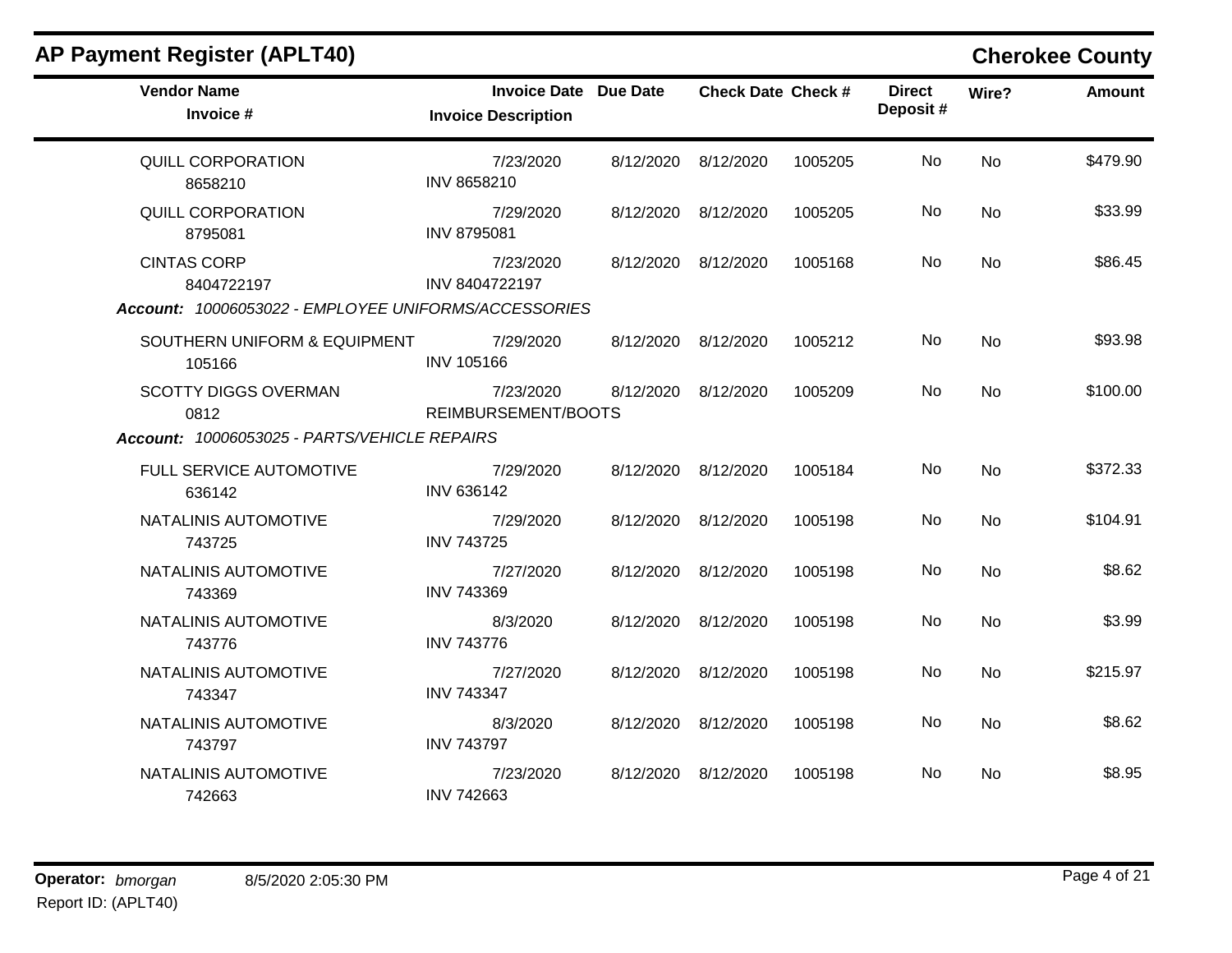| <b>AP Payment Register (APLT40)</b>          |                                                            |                           |         |                           |           | <b>Cherokee County</b> |
|----------------------------------------------|------------------------------------------------------------|---------------------------|---------|---------------------------|-----------|------------------------|
| <b>Vendor Name</b><br>Invoice #              | <b>Invoice Date Due Date</b><br><b>Invoice Description</b> | <b>Check Date Check #</b> |         | <b>Direct</b><br>Deposit# | Wire?     | <b>Amount</b>          |
| KANSASLAND TIRE OF PITTSBURG<br>4506         | 8/3/2020<br><b>INV 4506</b>                                | 8/12/2020 8/12/2020       | 1005192 | No                        | No        | \$302.10               |
| FULL SERVICE AUTOMOTIVE<br>636134            | 7/23/2020<br>INV 636134                                    | 8/12/2020 8/12/2020       | 1005184 | No                        | No        | \$500.00               |
| FULL SERVICE AUTOMOTIVE<br>636135            | 7/23/2020<br>INV 636135                                    | 8/12/2020 8/12/2020       | 1005184 | No.                       | No        | \$266.79               |
| MIKE CARPINO FORD MERCURY INC<br>113303      | 8/3/2020<br><b>INV 113303</b>                              | 8/12/2020 8/12/2020       | 1005197 | No                        | No        | \$12.95                |
| Account: 10006053040 - JANITORIAL SUPPLIES   |                                                            |                           |         |                           |           |                        |
| <b>HENRY KRAFT INC</b><br>307677             | 7/31/2020<br><b>INV 307677</b>                             | 8/12/2020 8/12/2020       | 1005186 | No.                       | No        | \$398.97               |
| HENRY KRAFT INC<br>306949                    | 7/23/2020<br><b>INV 306949</b>                             | 8/12/2020 8/12/2020       | 1005186 | No.                       | No.       | \$354.48               |
| Account: 10006053071 - COMMUNICATIONS        |                                                            |                           |         |                           |           |                        |
| BROOKS-JEFFREY MARKETING, INC<br>193922      | 7/23/2020<br><b>INV 193922</b>                             | 8/12/2020 8/12/2020       | 1005156 | No.                       | <b>No</b> | \$208.23               |
| Account: 10006053072 - GAS, ELECTRIC, WATER  |                                                            |                           |         |                           |           |                        |
| PRO SOLUTIONS, LLC<br>0812 SH                | 7/29/2020<br>INV 2020-06-192                               | 8/12/2020 8/12/2020       | 1005203 | No                        | No        | \$180.72               |
| Account: 10006053073 - TRANSPORTATION        |                                                            |                           |         |                           |           |                        |
| <b>JIMMY D OBERBECK</b><br>0812              | 7/29/2020<br><b>REIMBURSEMENT</b>                          | 8/12/2020 8/12/2020       | 1005187 | No.                       | No        | \$4.56                 |
| Account: 10006053074 - TELEPHONE BILLS       |                                                            |                           |         |                           |           |                        |
| COLUMBUS TELEPHONE COMPANY<br>0812 SH        | 7/31/2020<br><b>ACCT 2963</b>                              | 8/12/2020 8/12/2020       | 1005174 | No.                       | No.       | \$1,698.98             |
| Account: 10006053076 - PROFESSIONAL SERVICES |                                                            |                           |         |                           |           |                        |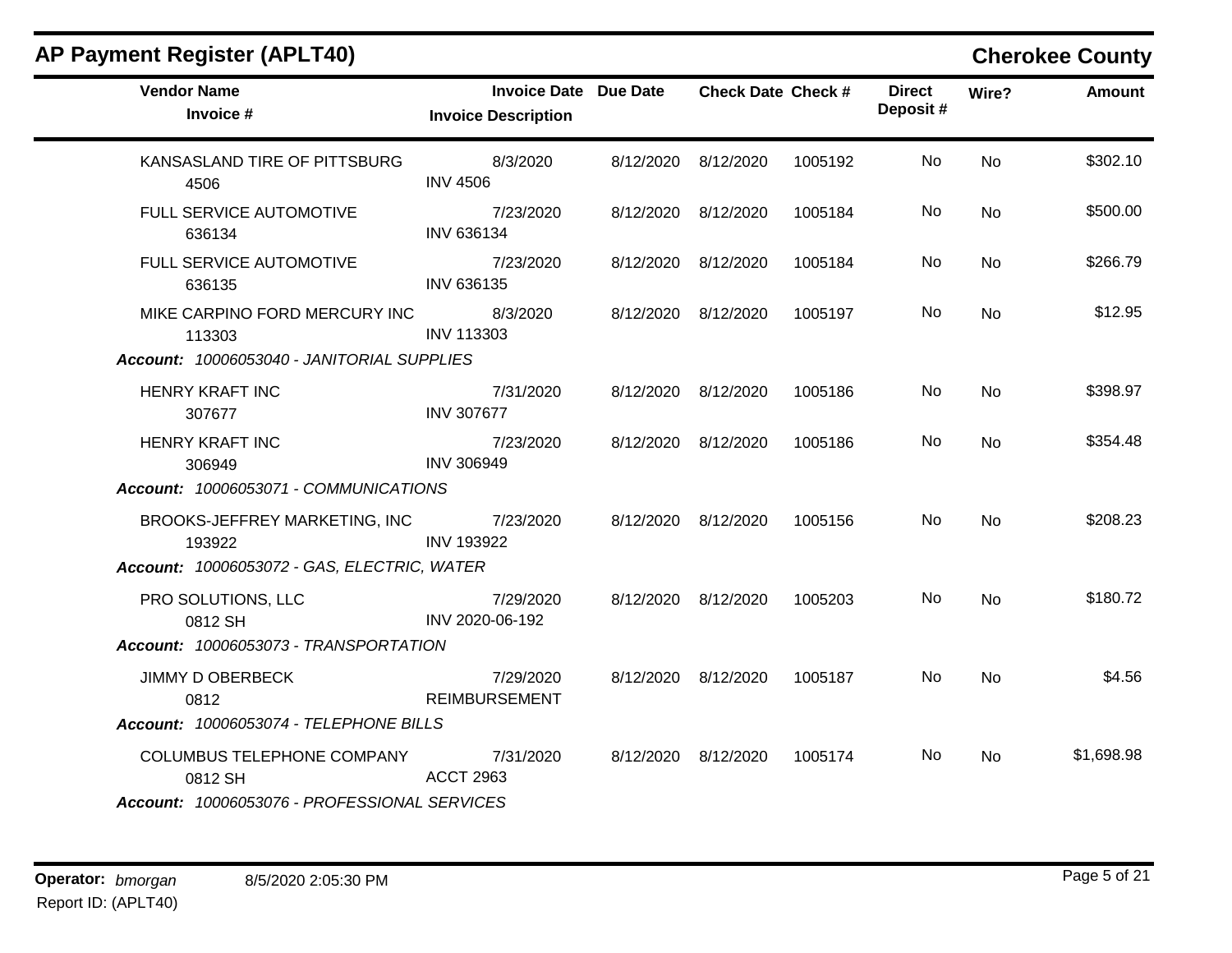| <b>AP Payment Register (APLT40)</b> |  |  |
|-------------------------------------|--|--|
|-------------------------------------|--|--|

# **Cherokee County**

| <b>Vendor Name</b><br>Invoice #                                                                                | <b>Invoice Date Due Date</b><br><b>Invoice Description</b> |           | <b>Check Date Check #</b> |         | <b>Direct</b><br>Deposit# | Wire?     | <b>Amount</b> |
|----------------------------------------------------------------------------------------------------------------|------------------------------------------------------------|-----------|---------------------------|---------|---------------------------|-----------|---------------|
| FISHER, PATTERSON, SAYLER & SMITH LLP 7/29/2020<br>92194<br>Account: 10006053080 - MAINTENANCE/BLDGS & GROUNDS | <b>INV 92194</b>                                           | 8/12/2020 | 8/12/2020                 | 1005182 | No                        | <b>No</b> | \$5,225.00    |
| <b>CDL ELECTRIC</b><br>W30404                                                                                  | 7/29/2020<br><b>INV W30404</b>                             |           | 8/12/2020 8/12/2020       | 1005160 | No                        | <b>No</b> | \$176.13      |
| <b>CDL ELECTRIC</b><br>W30106                                                                                  | 7/29/2020<br><b>INV W30106</b>                             |           | 8/12/2020 8/12/2020       | 1005160 | No                        | No.       | \$206.25      |
| TRUE VALUE COLUMBUS<br>A414738                                                                                 | 7/31/2020<br><b>TRANS A414738</b>                          | 8/12/2020 | 8/12/2020                 | 1005219 | No.                       | <b>No</b> | \$33.94       |
| TRUE VALUE COLUMBUS<br>A414260<br>Account: 10006053088 - CLASSES/TRAINING FEES                                 | 7/29/2020<br><b>TRANS A414260</b>                          | 8/12/2020 | 8/12/2020                 | 1005219 | No.                       | <b>No</b> | \$33.77       |
| AXON ENTERPRISE, INC.<br>1633448<br>Account: 10006053737 - INMATE PERSONAL ITEMS                               | 7/29/2020<br>INV 1633448                                   |           | 8/12/2020 8/12/2020       | 1005153 | No                        | <b>No</b> | \$495.00      |
| <b>TURNKEY CORRECTIONS</b><br>10007336                                                                         | 7/23/2020<br>INV 10007336                                  |           | 8/12/2020 8/12/2020       | 1005220 | No                        | <b>No</b> | \$1,124.03    |
| <b>CHARM-TEX INC</b><br>0224158                                                                                | 7/23/2020<br><b>INV 0224158</b>                            | 8/12/2020 | 8/12/2020                 | 1005161 | No                        | <b>No</b> | \$20.42       |
| CITY TELE COIN COMPANY INC<br>23037                                                                            | 7/31/2020<br>INV 0215192                                   | 8/12/2020 | 8/12/2020                 | 1005171 | No                        | <b>No</b> | \$3,000.00    |
| Account: 10006053786 - INMATE MEDICAL                                                                          |                                                            |           |                           |         |                           |           |               |
| <b>MERCY COLUMBUS</b><br>0812 SH7                                                                              | 7/29/2020<br>CONT 220-299428-00                            |           | 8/12/2020 8/12/2020       | 1005196 | No                        | <b>No</b> | \$49.21       |
| <b>MERCY COLUMBUS</b><br>0812 SH4                                                                              | 7/29/2020<br>ACCT 9400004187203/NEGOT. RATE                | 8/12/2020 | 8/12/2020                 | 1005196 | No                        | No        | \$39.31       |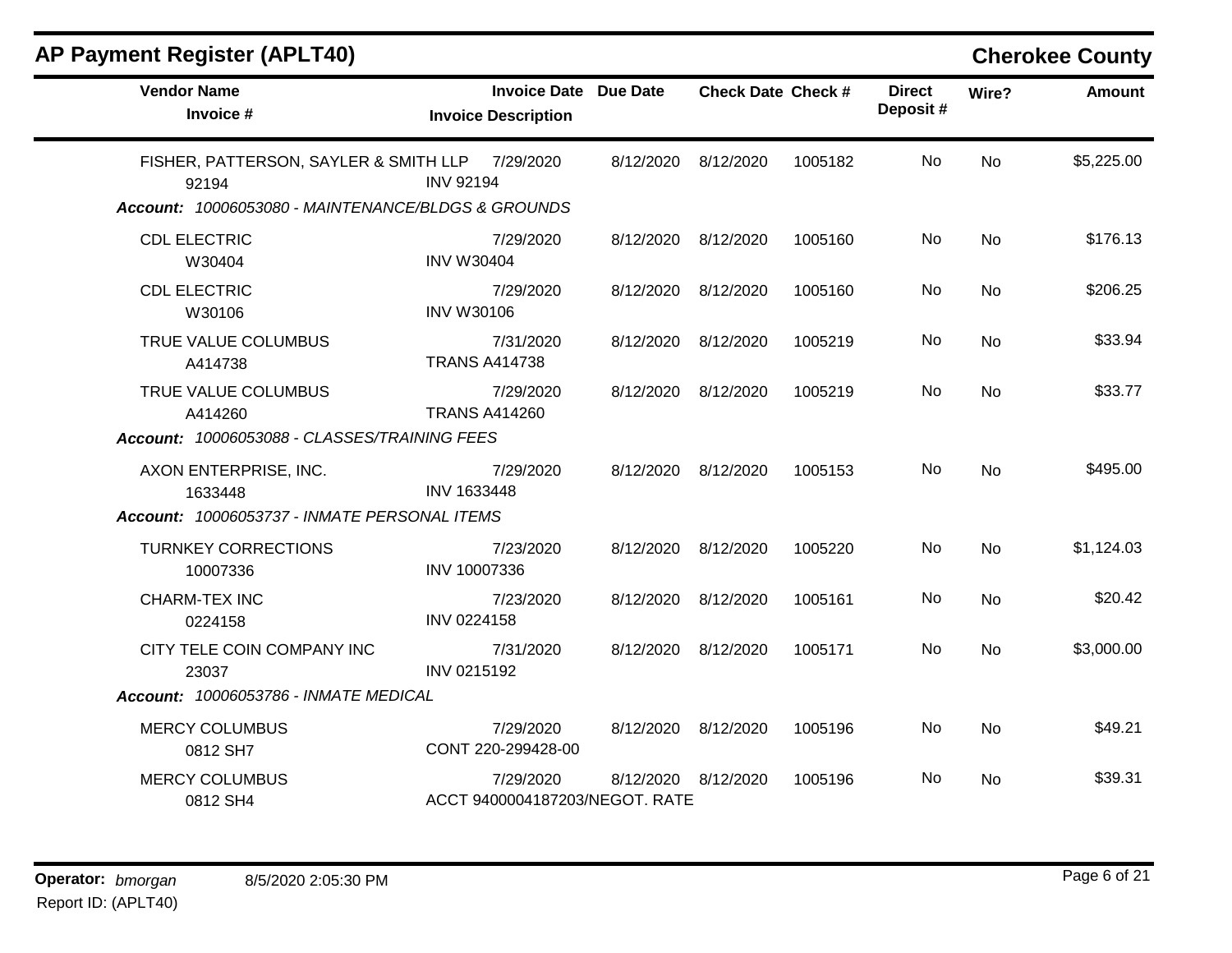| <b>AP Payment Register (APLT40)</b>        |                                                    |                 |                           |         |                           |           | <b>Cherokee County</b> |
|--------------------------------------------|----------------------------------------------------|-----------------|---------------------------|---------|---------------------------|-----------|------------------------|
| <b>Vendor Name</b><br>Invoice #            | <b>Invoice Date</b><br><b>Invoice Description</b>  | <b>Due Date</b> | <b>Check Date Check #</b> |         | <b>Direct</b><br>Deposit# | Wire?     | <b>Amount</b>          |
| <b>MERCY COLUMBUS</b><br>0812 SH1          | 7/29/2020<br>ACCT 9400004218301/NEGOTIATED RATE    | 8/12/2020       | 8/12/2020                 | 1005196 | No                        | No        | \$157.47               |
| <b>MERCY COLUMBUS</b><br>0812 SH5          | 7/29/2020<br>CONT 220-299435-00/NEGOT RATE         | 8/12/2020       | 8/12/2020                 | 1005196 | No                        | No        | \$75.95                |
| <b>MERCY COLUMBUS</b><br>0812 SH2          | 7/29/2020<br>ACCT 9400004188001/NEGOT. RATE        | 8/12/2020       | 8/12/2020                 | 1005196 | No                        | <b>No</b> | \$74.59                |
| <b>MERCY COLUMBUS</b><br>0812 SH           | 7/29/2020<br>CONTROL 220-313821-00/NEGOTIATED RATE | 8/12/2020       | 8/12/2020                 | 1005196 | No                        | No        | \$171.06               |
| <b>MERCY COLUMBUS</b><br>0812 SH6          | 7/29/2020<br>ACCT 9400004187801                    | 8/12/2020       | 8/12/2020                 | 1005196 | No                        | No        | \$39.31                |
| <b>WELLPATH LLC</b><br>68478               | 7/29/2020<br><b>INV 68478</b>                      | 8/12/2020       | 8/12/2020                 | 1005224 | No                        | No        | \$180.00               |
| <b>MERCY COLUMBUS</b><br>0812 SH9          | 7/29/2020<br>CONT 220-299422-00                    | 8/12/2020       | 8/12/2020                 | 1005196 | No                        | No        | \$78.71                |
| <b>MERCY COLUMBUS</b><br>0812 SH8          | 7/29/2020<br>ACCT 940004197501                     | 8/12/2020       | 8/12/2020                 | 1005196 | No                        | No        | \$39.31                |
| <b>MERCY COLUMBUS</b><br>0812 SH3          | 7/29/2020<br>CONT 220-299441-00/NEGOT. RATE        | 8/12/2020       | 8/12/2020                 | 1005196 | No                        | No        | \$194.96               |
| <b>GARCIA CLINICAL LABORATORY</b><br>52863 | 7/23/2020<br><b>INV 52863</b>                      | 8/12/2020       | 8/12/2020                 | 1005185 | No                        | No        | \$81.50                |
| ADVANCED CORRECTIONAL HEALTHCARE,<br>98497 | 7/31/2020<br><b>INV 98497</b>                      | 8/12/2020       | 8/12/2020                 | 1005150 | No                        | No        | \$3,760.02             |
| MCKESSON MEDICAL-SURGICAL<br>07902351      | 7/31/2020<br>INV 07902351                          | 8/12/2020       | 8/12/2020                 | 1005194 | No.                       | No        | \$47.96                |
| DIRECT BENEFIT SOLUTIONS<br>2019409        | 7/23/2020<br>INV 2019-409                          | 8/12/2020       | 8/12/2020                 | 1005178 | No                        | No        | \$1,443.81             |
| <b>Subtotal for Department: 060:</b>       |                                                    |                 |                           |         |                           |           |                        |
|                                            |                                                    |                 |                           |         |                           |           | \$22,287.55            |

**Operator:** bmorgan 8/5/2020 2:05:30 PM Report ID: (APLT40)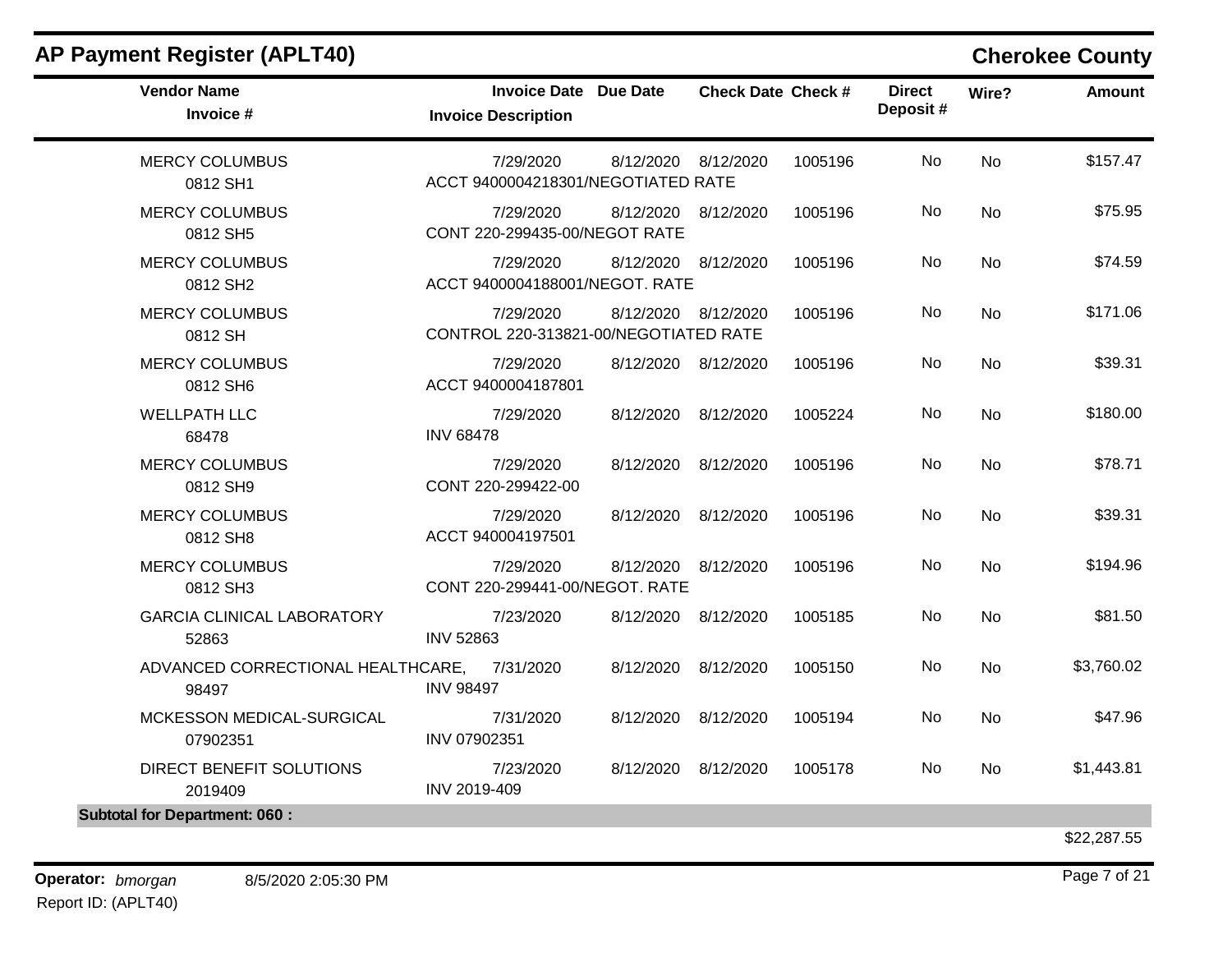|       | <b>AP Payment Register (APLT40)</b> |                                                 |                   |                                                            |           |                           |         |                           |           | <b>Cherokee County</b> |
|-------|-------------------------------------|-------------------------------------------------|-------------------|------------------------------------------------------------|-----------|---------------------------|---------|---------------------------|-----------|------------------------|
|       | <b>Vendor Name</b><br>Invoice #     |                                                 |                   | <b>Invoice Date Due Date</b><br><b>Invoice Description</b> |           | <b>Check Date Check #</b> |         | <b>Direct</b><br>Deposit# | Wire?     | <b>Amount</b>          |
| Dept: | 070                                 | <b>DISTRICT COURT</b>                           |                   |                                                            |           |                           |         |                           |           |                        |
|       |                                     | Account: 10007053021 - PRINTING/OFFICE SUPPLIES |                   |                                                            |           |                           |         |                           |           |                        |
|       | <b>SAMUEL J MARSH</b><br>0812       |                                                 |                   | 7/31/2020<br><b>REIMBURSEMENTS</b>                         |           | 8/12/2020 8/12/2020       | 1005208 | No.                       | <b>No</b> | \$237.00               |
|       |                                     | Account: 10007053074 - TELEPHONE BILLS          |                   |                                                            |           |                           |         |                           |           |                        |
|       | 0812 CH                             | COLUMBUS TELEPHONE COMPANY                      | <b>ACCT 7577</b>  | 7/30/2020                                                  |           | 8/12/2020 8/12/2020       | 1005174 | No.                       | No        | \$511.54               |
|       | PARCOM, LLC<br>1116                 |                                                 | <b>INV 1116</b>   | 7/31/2020                                                  | 8/12/2020 | 8/12/2020                 | 1005201 | No.                       | <b>No</b> | \$140.00               |
|       |                                     | Account: 10007053079 - MAINT/REPAIRS MACH/EQUIP |                   |                                                            |           |                           |         |                           |           |                        |
|       | 78952                               | ADVANTAGE COMPUTER ENTERPRISES IN               | <b>INV 78952</b>  | 7/31/2020                                                  | 8/12/2020 | 8/12/2020                 | 1005151 | No                        | <b>No</b> | \$463.75               |
|       | 78859                               | ADVANTAGE COMPUTER ENTERPRISES IN               | <b>INV 78859</b>  | 7/31/2020                                                  | 8/12/2020 | 8/12/2020                 | 1005151 | No.                       | No        | \$37.50                |
|       | 78727                               | ADVANTAGE COMPUTER ENTERPRISES IN               | <b>INV 78727</b>  | 7/31/2020                                                  | 8/12/2020 | 8/12/2020                 | 1005151 | No                        | No        | \$37.50                |
|       |                                     | Account: 10007053083 - EQUIPMENT LEASE/RENTAL   |                   |                                                            |           |                           |         |                           |           |                        |
|       | COPY PRODUCTS INC<br>338013         |                                                 | <b>INV 338013</b> | 7/31/2020                                                  |           | 8/12/2020 8/12/2020       | 1005175 | No                        | No        | \$456.77               |
|       |                                     | Account: 10007053088 - CLASSES/TRAINING FEES    |                   |                                                            |           |                           |         |                           |           |                        |
|       | <b>SAMUEL J MARSH</b><br>0812       |                                                 |                   | 7/31/2020<br><b>REIMBURSEMENTS</b>                         | 8/12/2020 | 8/12/2020                 | 1005208 | No.                       | No        | \$64.99                |
|       |                                     | Account: 10007053089 - OTHER CONTRACTUAL        |                   |                                                            |           |                           |         |                           |           |                        |
|       | 0812                                | <b>DOUGLAS ROPER STEELE</b>                     |                   | 7/30/2020<br>MONTHLY ATTY/CO CONTRACT                      | 8/12/2020 | 8/12/2020                 | 1005179 | No                        | No        | \$2,750.00             |
|       | <b>MELANIE BINGHAM</b><br>0812      |                                                 |                   | 7/30/2020<br>MONTHLY ATTY/CO CONTRACT                      | 8/12/2020 | 8/12/2020                 | 1005195 | No.                       | No        | \$2,750.00             |
|       |                                     |                                                 |                   |                                                            |           |                           |         |                           |           |                        |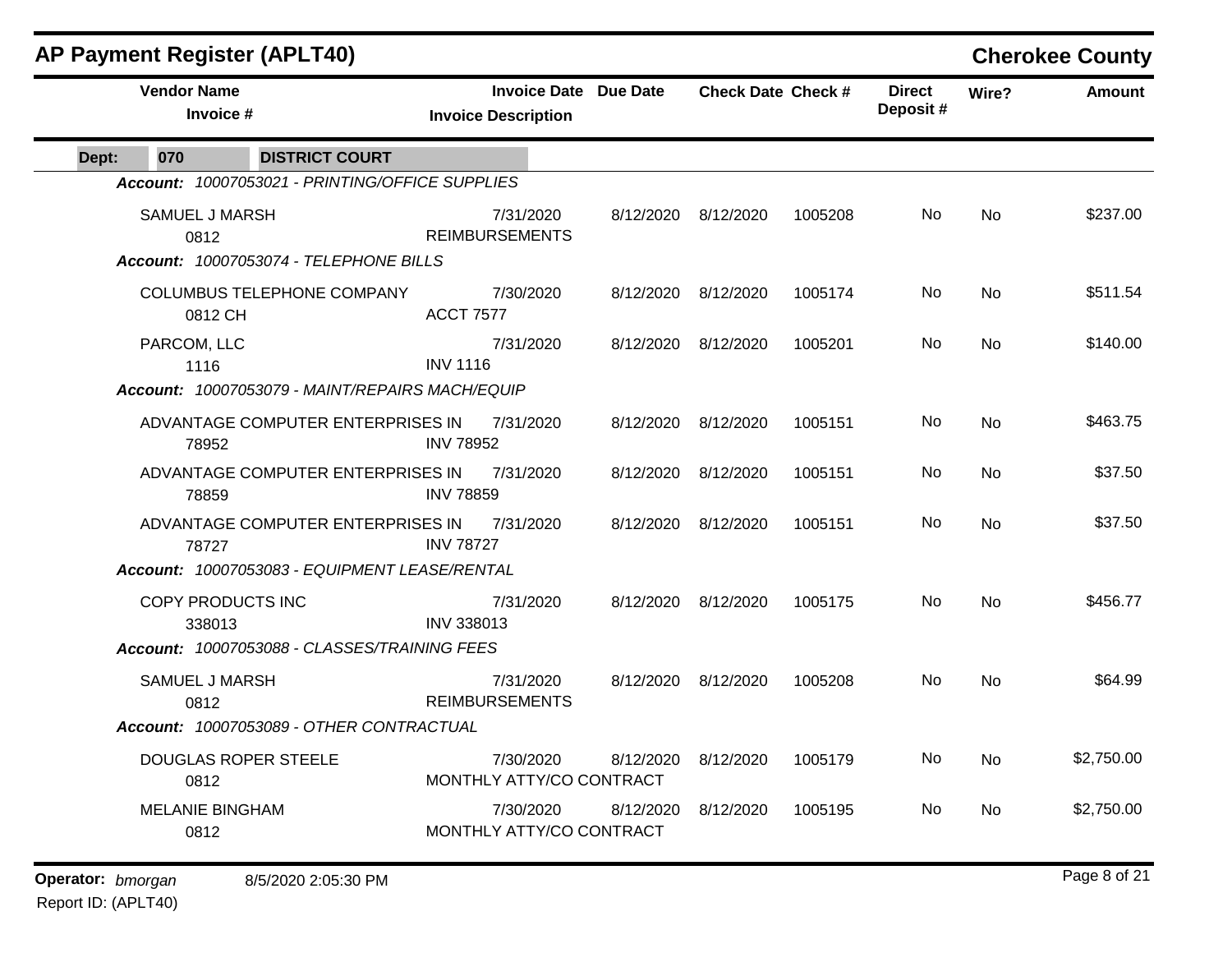| <b>AP Payment Register (APLT40)</b>              |                                                            |           |                           |         |                           |           | <b>Cherokee County</b> |
|--------------------------------------------------|------------------------------------------------------------|-----------|---------------------------|---------|---------------------------|-----------|------------------------|
| <b>Vendor Name</b><br>Invoice #                  | <b>Invoice Date Due Date</b><br><b>Invoice Description</b> |           | <b>Check Date Check #</b> |         | <b>Direct</b><br>Deposit# | Wire?     | <b>Amount</b>          |
| JOANNA L DERFELT<br>0812                         | 7/30/2020<br>8/12/2020<br>MONTHLY ATTY/CO CONTRACT         |           | 8/12/2020                 | 1005188 | No                        | <b>No</b> | \$2,750.00             |
| <b>CANDACE BREWSTER GAYOSO</b><br>0812           | 7/30/2020<br>MONTHLY ATTY/CO CONTRACT                      | 8/12/2020 | 8/12/2020                 | 1005159 | No                        | <b>No</b> | \$2,750.00             |
| <b>Subtotal for Department: 070:</b>             |                                                            |           |                           |         |                           |           |                        |
| 080<br><b>COURTHOUSE</b><br>Dept:                |                                                            |           |                           |         |                           |           | \$12,949.05            |
| Account: 10008053021 - PRINTING/OFFICE SUPPLIES  |                                                            |           |                           |         |                           |           |                        |
| CALIBRATED FORMS CO., INC<br>7779679             | 8/3/2020<br>JOB 7779679/ORANGE TAX PAPER                   | 8/12/2020 | 8/12/2020                 | 1005158 | No                        | No        | \$130.90               |
| <b>QUILL CORPORATION</b><br>8977956              | 8/3/2020<br><b>INV 8977956</b>                             | 8/12/2020 | 8/12/2020                 | 1005205 | No                        | <b>No</b> | \$242.25               |
| CALIBRATED FORMS CO., INC<br>7794779             | 8/3/2020<br>JOB 7794779/ORANGE TAX PAPER                   | 8/12/2020 | 8/12/2020                 | 1005158 | No                        | <b>No</b> | \$130.90               |
| Account: 10008053040 - JANITORIAL SUPPLIES       |                                                            |           |                           |         |                           |           |                        |
| <b>CINTAS #459</b><br>4057213515                 | 7/30/2020<br>INV 4057213515                                | 8/12/2020 | 8/12/2020                 | 1005167 | No                        | <b>No</b> | \$41.90                |
| <b>CINTAS #459</b><br>4056553905                 | 7/23/2020<br>INV 4056553905                                | 8/12/2020 | 8/12/2020                 | 1005167 | No                        | <b>No</b> | \$74.61                |
| ETTINGER'S OFFICE SUPPLY<br>5309700              | 7/31/2020<br>INV 5309700                                   | 8/12/2020 | 8/12/2020                 | 1005181 | No                        | <b>No</b> | \$146.69               |
| Account: 10008053072 - GAS, ELECTRIC, WATER      |                                                            |           |                           |         |                           |           |                        |
| EMPIRE DISTRICT ELECTRIC COMPANY<br>0812         | 7/23/2020<br>ACCT 305532-35-0                              | 8/12/2020 | 8/12/2020                 | 1005180 | No                        | <b>No</b> | \$3,519.61             |
| Account: 10008053074 - UTILITIES/TELEPHONE BILLS |                                                            |           |                           |         |                           |           |                        |
| COLUMBUS TELEPHONE COMPANY<br>0812 CH            | 7/30/2020<br><b>ACCT 7577</b>                              | 8/12/2020 | 8/12/2020                 | 1005174 | No                        | No        | \$1,037.97             |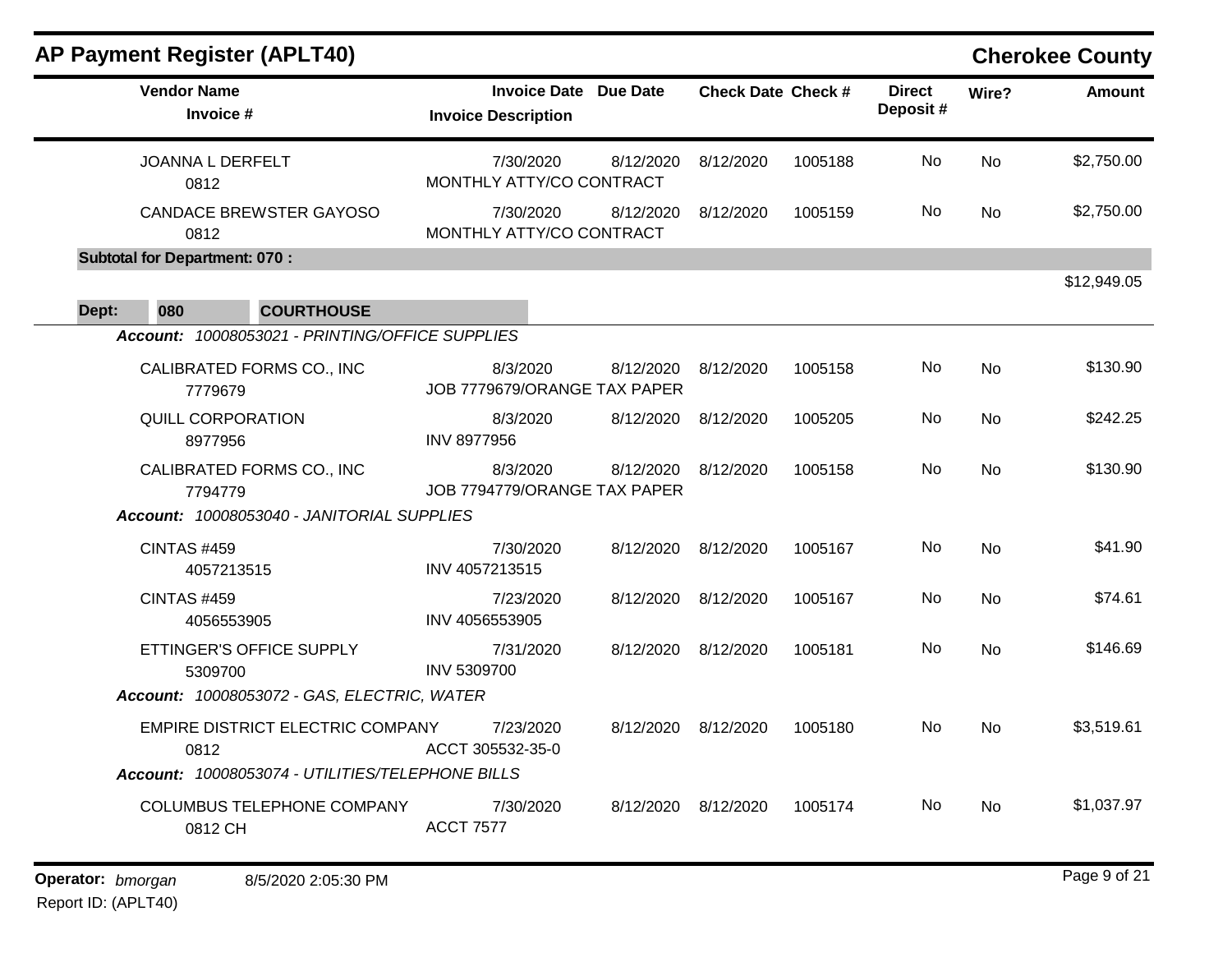| <b>AP Payment Register (APLT40)</b>                                                                                                  |                                                     |           |                           |         |                           |           | <b>Cherokee County</b> |
|--------------------------------------------------------------------------------------------------------------------------------------|-----------------------------------------------------|-----------|---------------------------|---------|---------------------------|-----------|------------------------|
| <b>Vendor Name</b><br>Invoice #                                                                                                      | Invoice Date Due Date<br><b>Invoice Description</b> |           | <b>Check Date Check #</b> |         | <b>Direct</b><br>Deposit# | Wire?     | <b>Amount</b>          |
| Account: 10008053080 - MAINTENANCE/BLDGS & GROUNDS                                                                                   |                                                     |           |                           |         |                           |           |                        |
| <b>C&amp;H HEATING &amp; COOLING</b><br>10277CS                                                                                      | 7/30/2020<br><b>INV 10277CS</b>                     |           | 8/12/2020 8/12/2020       | 1005157 | No                        | No        | \$2,936.00             |
| <b>QUALITY PEST CONTROL INC</b><br>0812                                                                                              | 8/3/2020<br><b>MONTHLY SPRAY</b>                    |           | 8/12/2020 8/12/2020       | 1005204 | No                        | No        | \$50.00                |
| TRUE VALUE COLUMBUS<br>A414019<br>Account: 10008053089 - OTHER CONTRACTUAL                                                           | 7/23/2020<br><b>TRANS A414019</b>                   |           | 8/12/2020 8/12/2020       | 1005219 | No                        | <b>No</b> | \$29.45                |
| <b>MERCY COLUMBUS</b><br>0812 CH                                                                                                     | 7/27/2020<br>ACCT 9400004241001                     |           | 8/12/2020 8/12/2020       | 1005196 | No                        | <b>No</b> | \$178.00               |
| <b>MERCY COLUMBUS</b><br>0812                                                                                                        | 7/27/2020<br>CONT 9400004241000                     | 8/12/2020 | 8/12/2020                 | 1005196 | No.                       | No        | \$221.70               |
| CROSSLAND CONSTRUCTION CO<br>39195                                                                                                   | 7/23/2020<br><b>INV 39195</b>                       |           | 8/12/2020 8/12/2020       | 1005176 | No                        | No.       | \$80.30                |
| <b>Subtotal for Department: 080:</b><br>090<br><b>EMERGENCY PREPAREDNESS</b><br>Dept:                                                |                                                     |           |                           |         |                           |           | \$8,820.28             |
| Account: 10009053025 - PARTS/VEHICLE REPAIRS                                                                                         |                                                     |           |                           |         |                           |           |                        |
| KANSASLAND TIRE OF PITTSBURG<br>4508                                                                                                 | 8/3/2020<br><b>INV 4508</b>                         |           | 8/12/2020 8/12/2020       | 1005192 | No                        | <b>No</b> | \$604.20               |
| Account: 10009053072 - GAS, ELECTRIC, WATER<br>EMPIRE DISTRICT ELECTRIC COMPANY<br>0812 EP<br>Account: 10009053074 - TELEPHONE BILLS | 7/27/2020<br>ACCT 122003-60-1                       |           | 8/12/2020 8/12/2020       | 1005180 | No.                       | <b>No</b> | \$18.10                |
| COLUMBUS TELEPHONE COMPANY<br>0812 CH<br>Account: 10009053088 - PROFESSIONAL DEVELOPMENT                                             | 7/30/2020<br><b>ACCT 7577</b>                       |           | 8/12/2020 8/12/2020       | 1005174 | No.                       | No        | \$86.18                |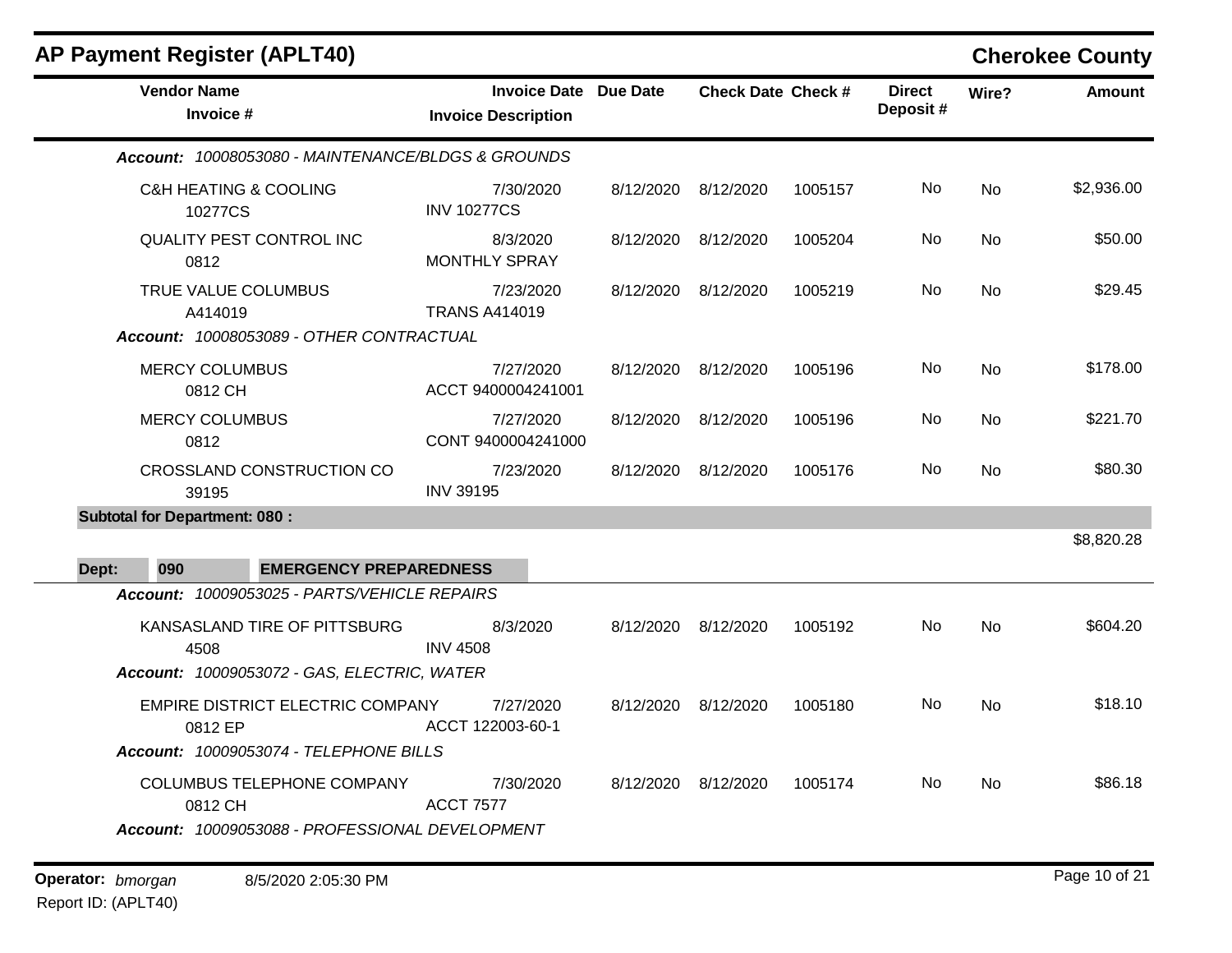|       |                                       | <b>AP Payment Register (APLT40)</b>             |                                     |           |                              |                           |         |                           |           | <b>Cherokee County</b> |
|-------|---------------------------------------|-------------------------------------------------|-------------------------------------|-----------|------------------------------|---------------------------|---------|---------------------------|-----------|------------------------|
|       | <b>Vendor Name</b><br>Invoice #       |                                                 | <b>Invoice Description</b>          |           | <b>Invoice Date Due Date</b> | <b>Check Date Check #</b> |         | <b>Direct</b><br>Deposit# | Wire?     | <b>Amount</b>          |
|       | POSTMASTER GENERAL<br>0812            |                                                 | PO BOX 143 YEARLY FEE               | 7/27/2020 | 8/12/2020                    | 8/12/2020                 | 1005202 | No                        | <b>No</b> | \$64.00                |
|       | <b>Subtotal for Department: 090:</b>  |                                                 |                                     |           |                              |                           |         |                           |           | \$772.48               |
| Dept: | 095                                   | <b>HUMAN RESOURCE</b>                           |                                     |           |                              |                           |         |                           |           |                        |
|       |                                       | Account: 10009553021 - PRINTING/OFFICE SUPPLIES |                                     |           |                              |                           |         |                           |           |                        |
|       | ETTINGER'S OFFICE SUPPLY<br>5306780   |                                                 | INV 5306780                         | 7/28/2020 |                              | 8/12/2020 8/12/2020       | 1005181 | No.                       | <b>No</b> | \$100.00               |
|       |                                       | Account: 10009553074 - TELEPHONE BILLS          |                                     |           |                              |                           |         |                           |           |                        |
|       | 0812 CH                               | COLUMBUS TELEPHONE COMPANY                      | <b>ACCT 7577</b>                    | 7/30/2020 | 8/12/2020                    | 8/12/2020                 | 1005174 | No                        | <b>No</b> | \$40.29                |
|       | <b>Subtotal for Department: 095 :</b> |                                                 |                                     |           |                              |                           |         |                           |           |                        |
| Dept: | 130                                   | <b>RECREATION</b>                               |                                     |           |                              |                           |         |                           |           | \$140.29               |
|       |                                       | Account: 10013053599 - RECREATION               |                                     |           |                              |                           |         |                           |           |                        |
|       | 729                                   | <b>COLUMBUS NEWS REPORT</b>                     | 8/3/2020<br><b>FAIR ADVERTISING</b> |           | 8/12/2020                    | 8/12/2020                 | 1005173 | No.                       | <b>No</b> | \$150.00               |
|       | <b>Subtotal for Department: 130:</b>  |                                                 |                                     |           |                              |                           |         |                           |           |                        |
|       |                                       |                                                 |                                     |           |                              |                           |         |                           |           | \$150.00               |
| Dept: | 150                                   | <b>COMPUTER PROGRAMMING</b>                     |                                     |           |                              |                           |         |                           |           |                        |
|       |                                       | Account: 10015053074 - TELEPHONE BILLS          |                                     |           |                              |                           |         |                           |           |                        |
|       | 0812 CH                               | COLUMBUS TELEPHONE COMPANY                      | <b>ACCT 7577</b>                    | 7/30/2020 | 8/12/2020                    | 8/12/2020                 | 1005174 | No.                       | <b>No</b> | \$110.00               |
|       |                                       | Account: 10015053089 - OTHER CONTRACTUAL        |                                     |           |                              |                           |         |                           |           |                        |
|       | NEX-TECH<br>0812                      |                                                 | 8/3/2020<br>ACCT 403167             |           | 8/12/2020                    | 8/12/2020                 | 1005199 | No                        | No        | \$2.50                 |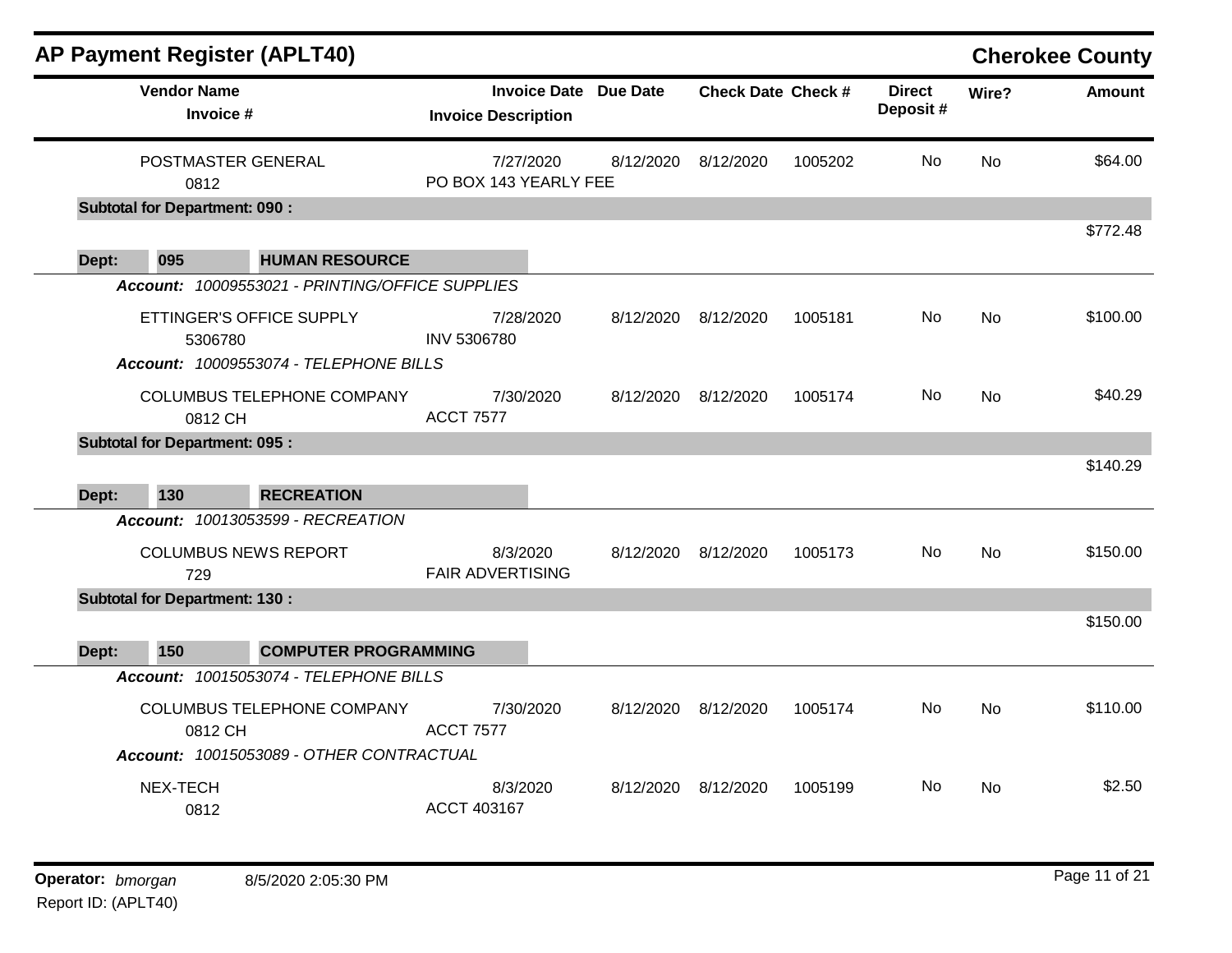|       |                                       | <b>AP Payment Register (APLT40)</b>                                         |                      |                                                            |           |                           |         |                           |           | <b>Cherokee County</b> |
|-------|---------------------------------------|-----------------------------------------------------------------------------|----------------------|------------------------------------------------------------|-----------|---------------------------|---------|---------------------------|-----------|------------------------|
|       | <b>Vendor Name</b><br>Invoice #       |                                                                             |                      | <b>Invoice Date Due Date</b><br><b>Invoice Description</b> |           | <b>Check Date Check #</b> |         | <b>Direct</b><br>Deposit# | Wire?     | <b>Amount</b>          |
|       | <b>STRONGHOLD DATA</b><br>33407       |                                                                             | <b>INV 33407</b>     | 8/3/2020                                                   | 8/12/2020 | 8/12/2020                 | 1005214 | No                        | No        | \$4,876.60             |
|       | <b>Subtotal for Department: 150:</b>  |                                                                             |                      |                                                            |           |                           |         |                           |           | \$4,989.10             |
| Dept: | 190                                   | 911 MAPPING                                                                 |                      |                                                            |           |                           |         |                           |           |                        |
|       |                                       | Account: 10019053074 - TELEPHONE BILLS                                      |                      |                                                            |           |                           |         |                           |           |                        |
|       | 0812 CH                               | COLUMBUS TELEPHONE COMPANY                                                  | <b>ACCT 7577</b>     | 7/30/2020                                                  | 8/12/2020 | 8/12/2020                 | 1005174 | No                        | No        | \$90.57                |
|       | <b>Subtotal for Department: 190 :</b> |                                                                             |                      |                                                            |           |                           |         |                           |           |                        |
|       |                                       |                                                                             |                      |                                                            |           |                           |         |                           |           | \$90.57                |
| Dept: | 500                                   | <b>SOLID WASTE RECYCLING</b><br>Account: 10050053502 - SOLID WASTE EXPENSES |                      |                                                            |           |                           |         |                           |           |                        |
|       | TRUE VALUE COLUMBUS<br>A412840        |                                                                             | <b>TRANS A412840</b> | 7/30/2020                                                  | 8/12/2020 | 8/12/2020                 | 1005219 | No                        | <b>No</b> | \$7.19                 |
|       | <b>REPUBLIC SERVICES</b><br>19839563  |                                                                             | INV 19839563         | 7/30/2020                                                  | 8/12/2020 | 8/12/2020                 | 1005206 | No                        | <b>No</b> | \$300.35               |
|       | <b>VITAL SIGNS</b><br>7021A           |                                                                             | <b>INV 7021A</b>     | 7/30/2020                                                  |           | 8/12/2020 8/12/2020       | 1005223 | No                        | <b>No</b> | \$1,100.00             |
|       | TRUE VALUE COLUMBUS<br>A413108        |                                                                             | <b>TRANS A413108</b> | 7/30/2020                                                  |           | 8/12/2020 8/12/2020       | 1005219 | No                        | No        | \$14.46                |
|       | 16097                                 | RIVERTON BUILDING SUPPLY INC                                                | <b>INV 16097</b>     | 7/30/2020                                                  |           | 8/12/2020 8/12/2020       | 1005207 | No                        | <b>No</b> | \$207.20               |
|       | THE SENTINEL-TIMES<br>3152            |                                                                             | <b>INV 3152</b>      | 7/30/2020                                                  | 8/12/2020 | 8/12/2020                 | 1005217 | No                        | No        | \$200.00               |
|       | 701                                   | <b>COLUMBUS NEWS REPORT</b>                                                 |                      | 7/30/2020<br>AD/RECYCLING PROGRAM                          | 8/12/2020 | 8/12/2020                 | 1005173 | No.                       | No        | \$1,200.00             |
|       |                                       |                                                                             |                      |                                                            |           |                           |         |                           |           |                        |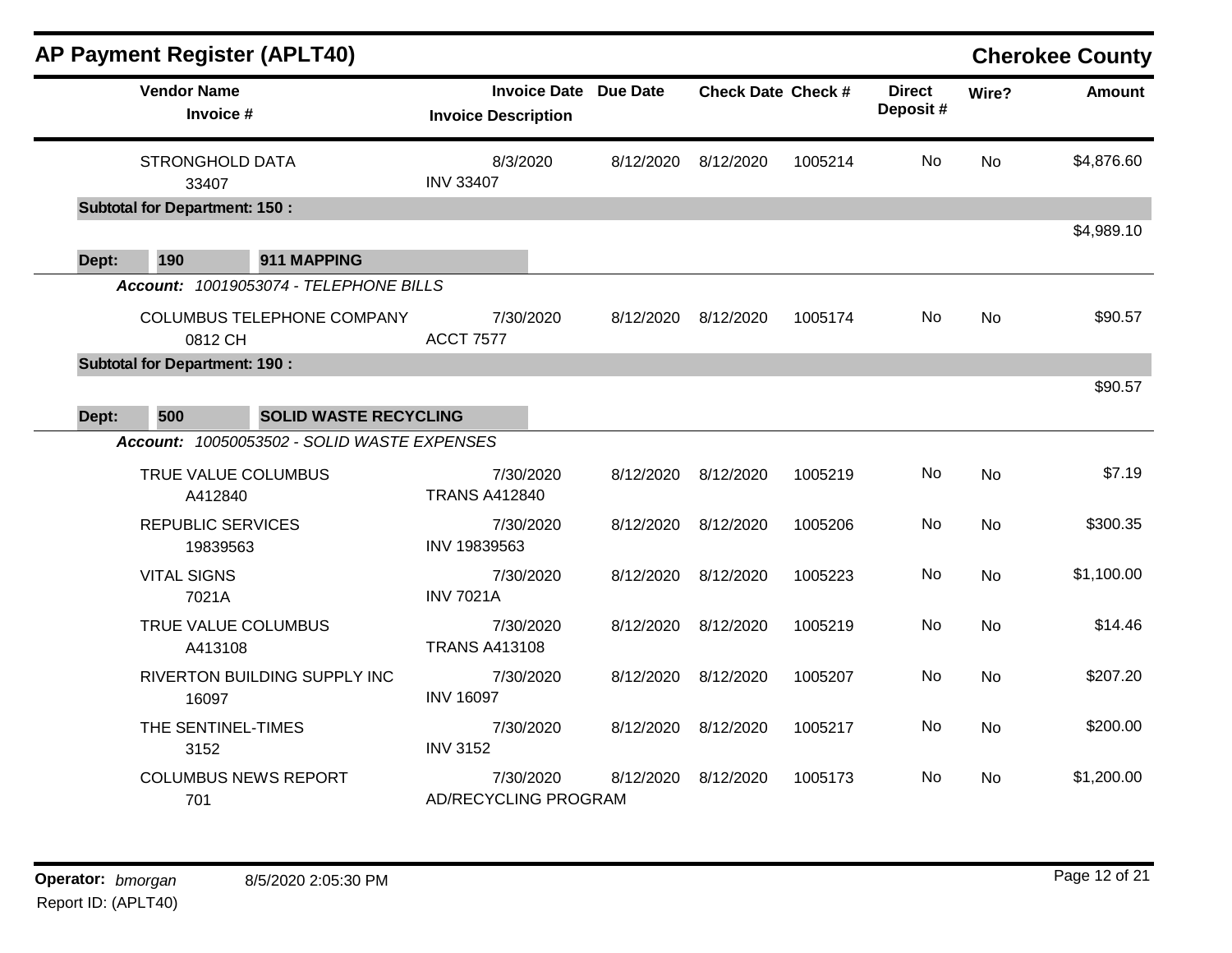|       |                                      | <b>AP Payment Register (APLT40)</b>             |                                                            |           |                           |         |                           |           | <b>Cherokee County</b> |
|-------|--------------------------------------|-------------------------------------------------|------------------------------------------------------------|-----------|---------------------------|---------|---------------------------|-----------|------------------------|
|       | <b>Vendor Name</b><br>Invoice #      |                                                 | <b>Invoice Date Due Date</b><br><b>Invoice Description</b> |           | <b>Check Date Check #</b> |         | <b>Direct</b><br>Deposit# | Wire?     | <b>Amount</b>          |
|       | A413309                              | TRUE VALUE COLUMBUS                             | 7/30/2020<br><b>TRANS A413309</b>                          | 8/12/2020 | 8/12/2020                 | 1005219 | No.                       | <b>No</b> | \$13.18                |
|       | <b>Subtotal for Department: 500:</b> |                                                 |                                                            |           |                           |         |                           |           |                        |
|       |                                      |                                                 |                                                            |           |                           |         |                           |           | \$3,042.38             |
|       | <b>Subtotal for Fund: 100:</b>       |                                                 |                                                            |           |                           |         |                           |           |                        |
|       |                                      |                                                 |                                                            |           |                           |         |                           |           | \$55,583.77            |
| Fund: | 106                                  | <b>CLERK TECHNOLOGY FUN</b>                     |                                                            |           |                           |         |                           |           |                        |
| Dept: | 000                                  | <b>NON-DEPARTMENTAL</b>                         |                                                            |           |                           |         |                           |           |                        |
|       |                                      | Account: 10600053079 - MAINT/REPAIRS MACH/EQUIP |                                                            |           |                           |         |                           |           |                        |
|       | <b>STRONGHOLD DATA</b>               |                                                 | 7/27/2020                                                  | 8/12/2020 | 8/12/2020                 | 1005214 | No                        | <b>No</b> | \$284.00               |
|       | 33289                                |                                                 | <b>INV 33289</b>                                           |           |                           |         |                           |           |                        |
|       | <b>Subtotal for Department: 000:</b> |                                                 |                                                            |           |                           |         |                           |           |                        |
|       |                                      |                                                 |                                                            |           |                           |         |                           |           | \$284.00               |
|       | <b>Subtotal for Fund: 106:</b>       |                                                 |                                                            |           |                           |         |                           |           |                        |
|       |                                      |                                                 |                                                            |           |                           |         |                           |           | \$284.00               |
| Fund: | 130                                  | <b>NOXIOUS WEED</b>                             |                                                            |           |                           |         |                           |           |                        |
| Dept: | 000                                  | <b>NON-DEPARTMENTAL</b>                         |                                                            |           |                           |         |                           |           |                        |
|       |                                      | Account: 13000053074 - TELEPHONE BILLS          |                                                            |           |                           |         |                           |           |                        |
|       | 0812 NOX                             | COLUMBUS TELEPHONE COMPANY                      | 7/30/2020<br><b>ACCT 2293</b>                              | 8/12/2020 | 8/12/2020                 | 1005174 | No.                       | <b>No</b> | \$111.66               |
|       |                                      | Account: 13000053141 - CHEMICALS                |                                                            |           |                           |         |                           |           |                        |
|       | 43197389                             | NUTRIEN AG SOLUTIONS                            | 8/3/2020<br>INV 43197389                                   | 8/12/2020 | 8/12/2020                 | 1005200 | No.                       | <b>No</b> | \$1,992.70             |
|       | <b>Subtotal for Department: 000:</b> |                                                 |                                                            |           |                           |         |                           |           |                        |
|       |                                      |                                                 |                                                            |           |                           |         |                           |           | \$2,104.36             |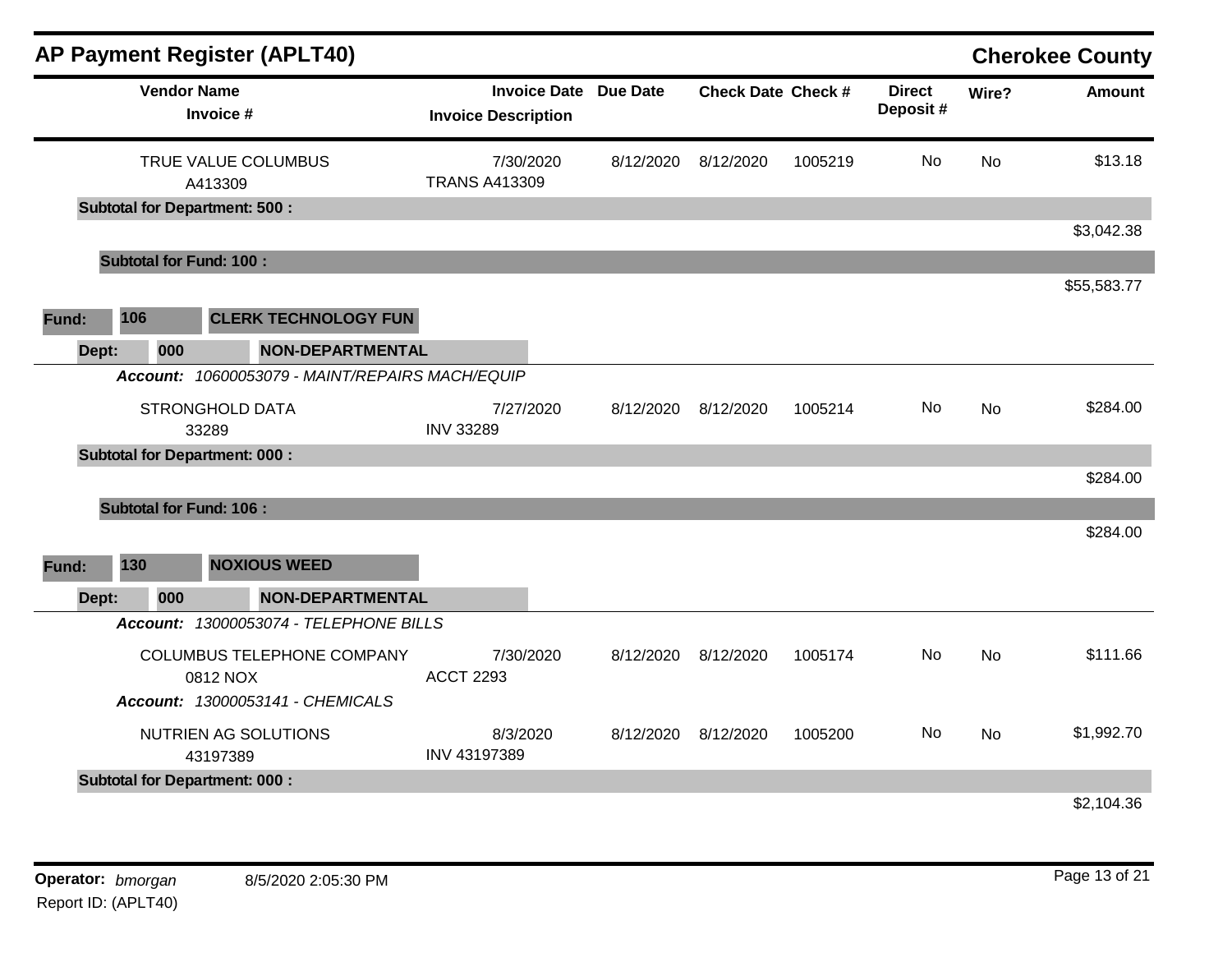|       |                                 | <b>AP Payment Register (APLT40)</b>               |                                                            |                           |         |                           |       | <b>Cherokee County</b> |
|-------|---------------------------------|---------------------------------------------------|------------------------------------------------------------|---------------------------|---------|---------------------------|-------|------------------------|
|       | <b>Vendor Name</b><br>Invoice # |                                                   | <b>Invoice Date Due Date</b><br><b>Invoice Description</b> | <b>Check Date Check #</b> |         | <b>Direct</b><br>Deposit# | Wire? | Amount                 |
|       | <b>Subtotal for Fund: 130:</b>  |                                                   |                                                            |                           |         |                           |       | \$2,104.36             |
| Fund: | 140                             | <b>HEALTH</b>                                     |                                                            |                           |         |                           |       |                        |
| Dept: | 000                             | <b>NON-DEPARTMENTAL</b>                           |                                                            |                           |         |                           |       |                        |
|       |                                 | Account: 14000053021 - PRINTING/OFFICE SUPPLIES   |                                                            |                           |         |                           |       |                        |
|       |                                 | <b>FOUR STATE PRINTING</b><br>10927               | 8/3/2020<br><b>INV 10927</b>                               | 8/12/2020 8/12/2020       | 1005183 | No                        | No    | \$55.60                |
|       |                                 | <b>CHASE CARD SERVICES</b><br>0812                | 8/3/2020<br>ACCT 4246 3119 7000 5747                       | 8/12/2020 8/12/2020       | 1005162 | No                        | No    | \$565.03               |
|       |                                 | Account: 14000053072 - GAS, ELECTRIC, WATER/PHONE |                                                            |                           |         |                           |       |                        |
|       |                                 | KANSAS GAS SERVICE<br>0812 HE                     | 8/3/2020<br>ACCT 510080477 1188672 27                      | 8/12/2020 8/12/2020       | 1005190 | No                        | No    | \$94.00                |
|       |                                 | EMPIRE DISTRICT ELECTRIC COMPANY<br>0812 HE       | 7/28/2020<br>ACCT 616527-32-1                              | 8/12/2020 8/12/2020       | 1005180 | No                        | No    | \$783.53               |
|       |                                 | COLUMBUS TELEPHONE COMPANY<br>0812                | 7/28/2020<br>ACCT 0000002311                               | 8/12/2020 8/12/2020       | 1005174 | No                        | No    | \$75.03                |
|       |                                 | COLUMBUS TELEPHONE COMPANY<br>0812 HE             | 7/29/2020<br><b>ACCT 2060</b>                              | 8/12/2020 8/12/2020       | 1005174 | No                        | No    | \$536.18               |
|       |                                 | <b>CITY OF COLUMBUS</b><br>0812 HE                | 8/3/2020<br>ACCT 07-17240-00                               | 8/12/2020 8/12/2020       | 1005169 | No                        | No    | \$60.00                |
|       |                                 | <b>Account: 14000053073 - MEETING COSTS</b>       |                                                            |                           |         |                           |       |                        |
|       |                                 | <b>CHASE CARD SERVICES</b><br>0812                | 8/3/2020<br>ACCT 4246 3119 7000 5747                       | 8/12/2020 8/12/2020       | 1005162 | No.                       | No    | \$110.00               |
|       |                                 | <b>CHASE CARD SERVICES</b><br>0812                | 8/3/2020<br>ACCT 4246 3119 7000 5747                       | 8/12/2020 8/12/2020       | 1005162 | No                        | No    | \$110.00               |
|       |                                 | <b>TRESA M HART</b><br>0812                       | 8/3/2020<br><b>MILEAGE</b>                                 | 8/12/2020 8/12/2020       | 1005218 | No                        | No    | \$30.48                |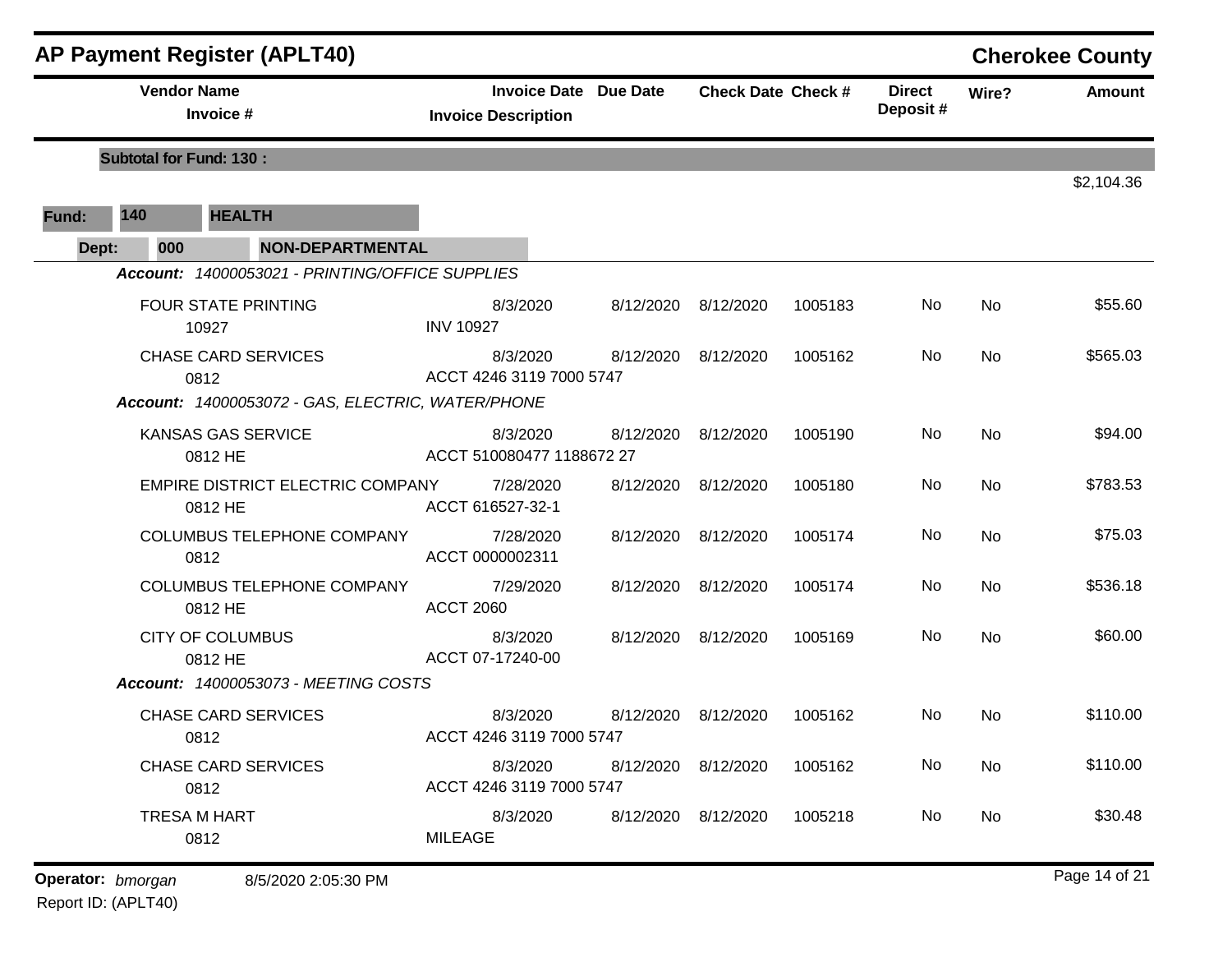| <b>AP Payment Register (APLT40)</b>             |                                                            |                           |         |                           |                | <b>Cherokee County</b> |
|-------------------------------------------------|------------------------------------------------------------|---------------------------|---------|---------------------------|----------------|------------------------|
| <b>Vendor Name</b><br>Invoice #                 | <b>Invoice Date Due Date</b><br><b>Invoice Description</b> | <b>Check Date Check #</b> |         | <b>Direct</b><br>Deposit# | Wire?          | <b>Amount</b>          |
| <b>STACEY HORN</b><br>0812                      | 7/29/2020<br><b>REIMB/CLASSES</b>                          | 8/12/2020 8/12/2020       | 1005213 | No.                       | N <sub>o</sub> | \$39.99                |
| Account: 14000053076 - PROFESSIONAL SERVICES    |                                                            |                           |         |                           |                |                        |
| QUALITY PEST CONTROL INC<br>0812 HE             | 8/3/2020<br><b>MONTHLY SPRAY</b>                           | 8/12/2020 8/12/2020       | 1005204 | No.                       | No             | \$50.00                |
| Account: 14000053088 - CLASSES/TRAINING FEES    |                                                            |                           |         |                           |                |                        |
| <b>CHASE CARD SERVICES</b><br>0812              | 8/3/2020<br><b>CREDIT</b>                                  | 8/12/2020 8/12/2020       | 1005162 | No.                       | <b>No</b>      | (\$330.00)             |
| Account: 14000053089 - OTHER CONTRACTUAL        |                                                            |                           |         |                           |                |                        |
| <b>CHASE CARD SERVICES</b><br>0812              | 8/3/2020<br>ACCT 4246 3119 7000 5747                       | 8/12/2020 8/12/2020       | 1005162 | No.                       | N <sub>o</sub> | \$11.31                |
| Account: 14000053093 - OFFICE FURNITURE/EQUIP   |                                                            |                           |         |                           |                |                        |
| <b>CHASE CARD SERVICES</b><br>0812              | 8/3/2020<br>ACCT 4246 3119 7000 5747                       | 8/12/2020 8/12/2020       | 1005162 | No.                       | <b>No</b>      | \$154.99               |
| <b>CHASE CARD SERVICES</b><br>0812              | 8/3/2020<br>ACCT 4246 3119 7000 5747                       | 8/12/2020 8/12/2020       | 1005162 | No.                       | No             | \$53.25                |
| Account: 14000053182 - CONTRACTS                |                                                            |                           |         |                           |                |                        |
| <b>CHASE CARD SERVICES</b><br>0812              | 8/3/2020<br>ACCT 4246 3119 7000 5747                       | 8/12/2020 8/12/2020       | 1005162 | No.                       | No             | \$119.00               |
| <b>Subtotal for Department: 000:</b>            |                                                            |                           |         |                           |                |                        |
|                                                 |                                                            |                           |         |                           |                | \$2,518.39             |
| <b>Subtotal for Fund: 140:</b>                  |                                                            |                           |         |                           |                |                        |
|                                                 |                                                            |                           |         |                           |                | \$2,518.39             |
| 160<br><b>DIRECT ELECTION</b><br>Fund:          |                                                            |                           |         |                           |                |                        |
| 000<br><b>NON-DEPARTMENTAL</b><br>Dept:         |                                                            |                           |         |                           |                |                        |
| Account: 16000053021 - PRINTING/OFFICE SUPPLIES |                                                            |                           |         |                           |                |                        |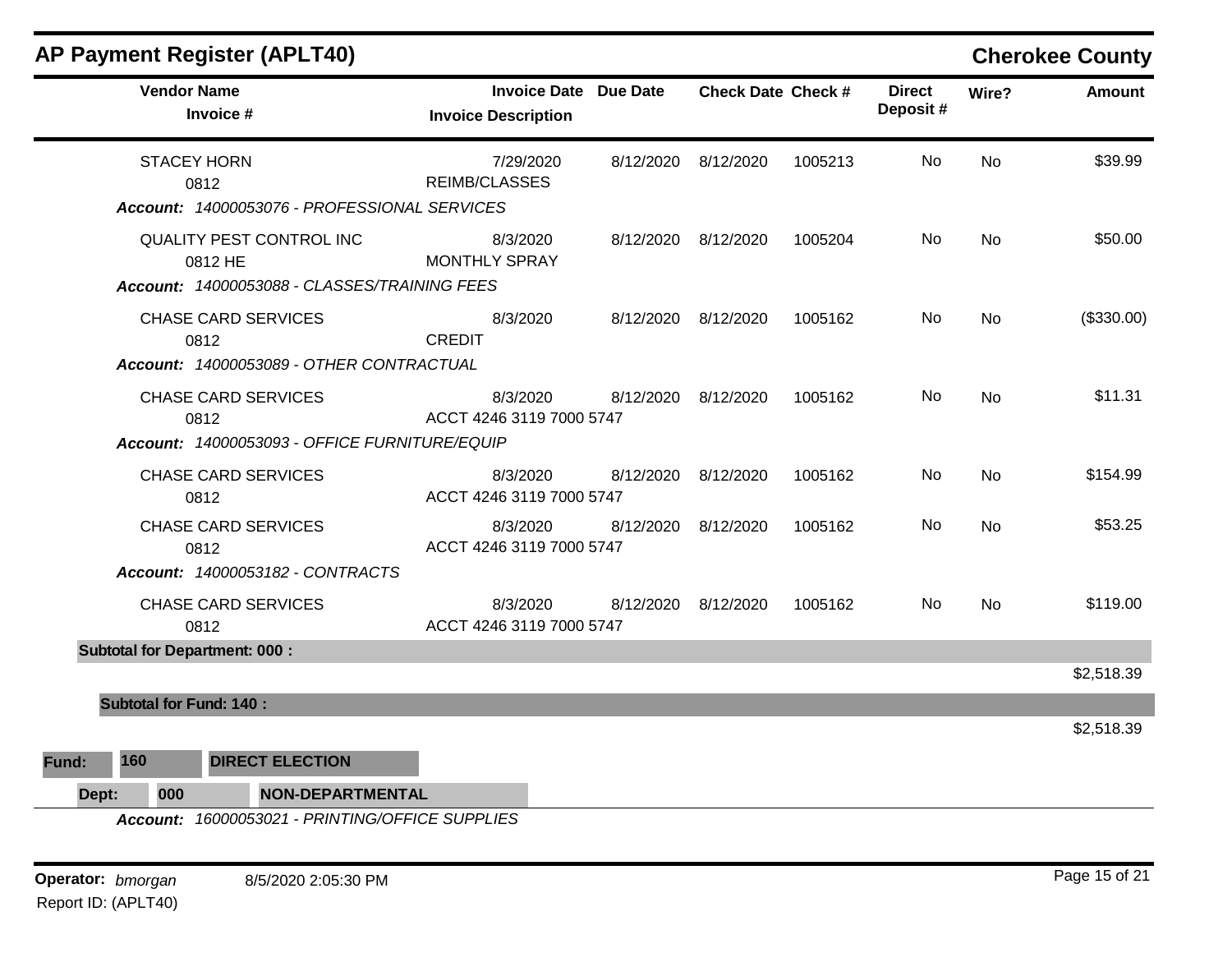| <b>AP Payment Register (APLT40)</b>                                                 |                                                            |           |                           |         |                           |           | <b>Cherokee County</b>                      |
|-------------------------------------------------------------------------------------|------------------------------------------------------------|-----------|---------------------------|---------|---------------------------|-----------|---------------------------------------------|
| <b>Vendor Name</b><br>Invoice #                                                     | <b>Invoice Date Due Date</b><br><b>Invoice Description</b> |           | <b>Check Date Check #</b> |         | <b>Direct</b><br>Deposit# | Wire?     | <b>Amount</b>                               |
| MCCARTY'S<br>P8146400<br>Account: 16000053023 - EMPLOYEE FOOD/MEALS                 | 7/31/2020<br><b>INV P8146400</b>                           | 8/12/2020 | 8/12/2020                 | 1005193 | No                        | <b>No</b> | \$483.05                                    |
| APPLEMARKET<br>0812<br>Account: 16000053078 - LEGAL PRINTING/ADVERTISING            | 8/3/2020<br><b>ELECTION FOOD</b>                           |           | 8/12/2020 8/12/2020       | 1005152 | No                        | No        | \$92.57                                     |
| <b>COLUMBUS NEWS REPORT</b><br>732                                                  | 7/31/2020<br>LEGAL/NOTICE OF BALLOT AUDIT                  | 8/12/2020 | 8/12/2020                 | 1005173 | No                        | No        | \$18.00                                     |
| <b>COLUMBUS NEWS REPORT</b><br>727                                                  | 7/27/2020<br><b>LEGAL NOTICE/TESTING</b>                   | 8/12/2020 | 8/12/2020                 | 1005173 | No                        | No        | \$20.00                                     |
| <b>Subtotal for Department: 000:</b><br><b>Subtotal for Fund: 160:</b>              |                                                            |           |                           |         |                           |           | \$613.62                                    |
| 220<br><b>AMBULANCE</b><br>Fund:                                                    |                                                            |           |                           |         |                           |           | \$613.62                                    |
| <b>NON-DEPARTMENTAL</b><br>000<br>Dept:<br>Account: 22000053089 - OTHER CONTRACTUAL |                                                            |           |                           |         |                           |           |                                             |
| CHEROKEE COUNTY AMBULANCE-DIST #2<br>0812                                           | 7/30/2020<br>MONTHLY SUBSIDY                               | 8/12/2020 | 8/12/2020                 | 1005164 | No                        | <b>No</b> | \$16,877.33                                 |
| CHEROKEE COUNTY AMBULANCE-DIST #3<br>0812                                           | 7/30/2020<br>MONTHLY SUBSIDY                               | 8/12/2020 | 8/12/2020                 | 1005165 | No                        | No        | \$16,877.33                                 |
| CHEROKEE COUNTY AMBULANCE-DIST #1<br>0812                                           | 7/30/2020<br>MONTHLY SUBSIDY                               | 8/12/2020 | 8/12/2020                 | 1005163 | No                        | <b>No</b> | \$16,877.33                                 |
| <b>Subtotal for Department: 000:</b>                                                |                                                            |           |                           |         |                           |           | $\mathbf{A} = \mathbf{A} \times \mathbf{A}$ |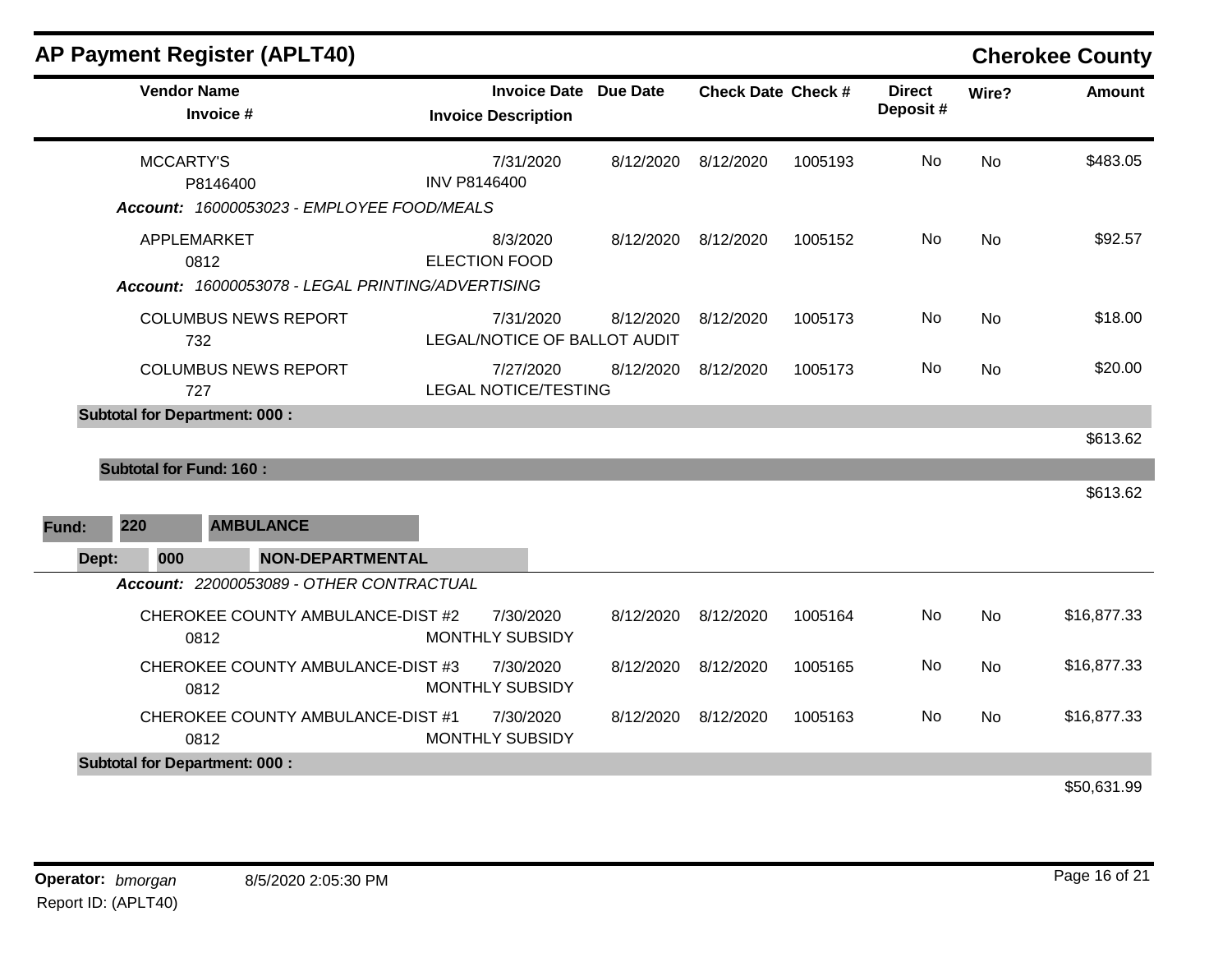|       |                                      |                                 | <b>AP Payment Register (APLT40)</b>             |                            |           |                              |                           |         |                           |           | <b>Cherokee County</b> |
|-------|--------------------------------------|---------------------------------|-------------------------------------------------|----------------------------|-----------|------------------------------|---------------------------|---------|---------------------------|-----------|------------------------|
|       |                                      | <b>Vendor Name</b><br>Invoice # |                                                 | <b>Invoice Description</b> |           | <b>Invoice Date Due Date</b> | <b>Check Date Check #</b> |         | <b>Direct</b><br>Deposit# | Wire?     | <b>Amount</b>          |
|       | <b>Subtotal for Fund: 220:</b>       |                                 |                                                 |                            |           |                              |                           |         |                           |           |                        |
|       |                                      |                                 |                                                 |                            |           |                              |                           |         |                           |           | \$50,631.99            |
| Fund: | 224                                  |                                 | <b>CHEROKEE COUNTY 911</b>                      |                            |           |                              |                           |         |                           |           |                        |
|       | Dept:<br>000                         |                                 | <b>NON-DEPARTMENTAL</b>                         |                            |           |                              |                           |         |                           |           |                        |
|       |                                      |                                 | Account: 22400053300 - MISC PAID OUT            |                            |           |                              |                           |         |                           |           |                        |
|       |                                      | <b>VERIZON WIRELESS</b><br>0812 |                                                 | INV 9858999359             | 7/28/2020 | 8/12/2020                    | 8/12/2020                 | 1005221 | No.                       | No        | \$1,040.26             |
|       |                                      | <b>STRONGHOLD DATA</b><br>33280 |                                                 | <b>INV 33280</b>           | 7/23/2020 | 8/12/2020                    | 8/12/2020                 | 1005214 | No.                       | No        | \$8,529.46             |
|       | <b>Subtotal for Department: 000:</b> |                                 |                                                 |                            |           |                              |                           |         |                           |           |                        |
|       |                                      |                                 |                                                 |                            |           |                              |                           |         |                           |           | \$9,569.72             |
|       | <b>Subtotal for Fund: 224:</b>       |                                 |                                                 |                            |           |                              |                           |         |                           |           |                        |
|       |                                      |                                 |                                                 |                            |           |                              |                           |         |                           |           | \$9,569.72             |
| Fund: | 230                                  |                                 | <b>APPRAISER COSTS</b>                          |                            |           |                              |                           |         |                           |           |                        |
|       | 000<br>Dept:                         |                                 | <b>NON-DEPARTMENTAL</b>                         |                            |           |                              |                           |         |                           |           |                        |
|       |                                      |                                 | Account: 23000053021 - PRINTING/OFFICE SUPPLIES |                            |           |                              |                           |         |                           |           |                        |
|       |                                      | <b>SUMNERONE</b><br>2594641     |                                                 | 8/3/2020<br>INV 2594641    |           | 8/12/2020                    | 8/12/2020                 | 1005215 | No                        | <b>No</b> | \$96.98                |
|       |                                      |                                 | Account: 23000053074 - TELEPHONE BILLS          |                            |           |                              |                           |         |                           |           |                        |
|       |                                      | 0812 CH                         | COLUMBUS TELEPHONE COMPANY                      | <b>ACCT 7577</b>           | 7/30/2020 |                              | 8/12/2020 8/12/2020       | 1005174 | No.                       | <b>No</b> | \$230.82               |
|       | <b>Subtotal for Department: 000:</b> |                                 |                                                 |                            |           |                              |                           |         |                           |           | \$327.80               |
|       | <b>Subtotal for Fund: 230:</b>       |                                 |                                                 |                            |           |                              |                           |         |                           |           | \$327.80               |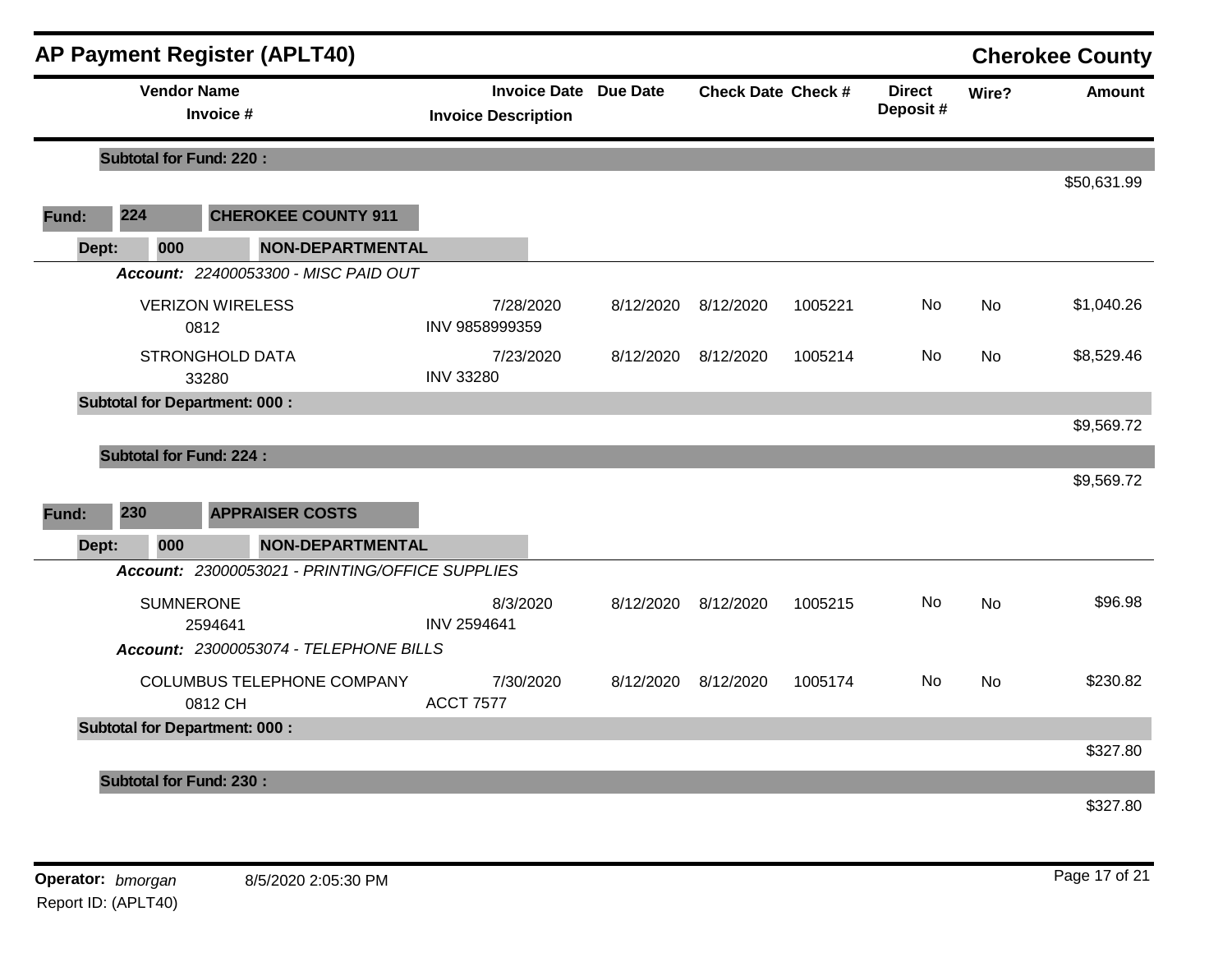|       |       |                                      |           | <b>AP Payment Register (APLT40)</b>         |                                      |           |                       |                           |         |                           |           | <b>Cherokee County</b> |
|-------|-------|--------------------------------------|-----------|---------------------------------------------|--------------------------------------|-----------|-----------------------|---------------------------|---------|---------------------------|-----------|------------------------|
|       |       | <b>Vendor Name</b>                   | Invoice # |                                             | <b>Invoice Description</b>           |           | Invoice Date Due Date | <b>Check Date Check #</b> |         | <b>Direct</b><br>Deposit# | Wire?     | <b>Amount</b>          |
| Fund: | 260   |                                      |           | <b>EMPLOYEE BENEFITS</b>                    |                                      |           |                       |                           |         |                           |           |                        |
|       | Dept: | 000                                  |           | <b>NON-DEPARTMENTAL</b>                     |                                      |           |                       |                           |         |                           |           |                        |
|       |       |                                      |           | <b>Account: 26000053216 - VSP Insurance</b> |                                      |           |                       |                           |         |                           |           |                        |
|       |       | <b>VISION SERVICE PLAN</b>           | 809953200 |                                             | CLIENT 30086480, STMT 809953200      | 7/27/2020 | 8/12/2020             | 8/12/2020                 | 1005222 | No.                       | <b>No</b> | \$1,680.41             |
|       |       | <b>Subtotal for Department: 000:</b> |           |                                             |                                      |           |                       |                           |         |                           |           |                        |
|       |       |                                      |           |                                             |                                      |           |                       |                           |         |                           |           | \$1,680.41             |
|       |       | <b>Subtotal for Fund: 260:</b>       |           |                                             |                                      |           |                       |                           |         |                           |           |                        |
|       |       |                                      |           |                                             |                                      |           |                       |                           |         |                           |           | \$1,680.41             |
| Fund: | 300   |                                      |           | <b>SERVICE FOR ELDERLY</b>                  |                                      |           |                       |                           |         |                           |           |                        |
|       | Dept: | 000                                  |           | <b>NON-DEPARTMENTAL</b>                     |                                      |           |                       |                           |         |                           |           |                        |
|       |       |                                      |           | Account: 30000053072 - GAS, ELECTRIC, WATER |                                      |           |                       |                           |         |                           |           |                        |
|       |       | <b>CITY OF GALENA</b>                | 0812      |                                             | 8/3/2020<br>ACCT 10006000            |           | 8/12/2020             | 8/12/2020                 | 1005170 | No                        | <b>No</b> | \$77.09                |
|       |       | KANSAS GAS SERVICE                   | 0812 EL1  |                                             | ACCT 510724504 2014982 18            | 7/30/2020 | 8/12/2020             | 8/12/2020                 | 1005190 | No                        | <b>No</b> | \$32.59                |
|       |       | KANSAS GAS SERVICE                   | 0812 EL2  |                                             | 8/3/2020<br>ACCT 5100743831179346 45 |           | 8/12/2020             | 8/12/2020                 | 1005190 | No                        | <b>No</b> | \$30.51                |
|       |       | KANSAS GAS SERVICE                   | 0812 EL   |                                             | ACCT 510020083 1175382 00            | 7/30/2020 | 8/12/2020             | 8/12/2020                 | 1005190 | No                        | No        | \$56.92                |
|       |       |                                      | 0812 EL1  | <b>EMPIRE DISTRICT ELECTRIC COMPANY</b>     | ACCT 124991-59-7                     | 7/27/2020 | 8/12/2020             | 8/12/2020                 | 1005180 | No.                       | <b>No</b> | \$214.40               |
|       |       |                                      | 0812 EL   | <b>EMPIRE DISTRICT ELECTRIC COMPANY</b>     | 7/27/2020<br>ACCT 828267-31-0        |           | 8/12/2020             | 8/12/2020                 | 1005180 | No                        | <b>No</b> | \$213.67               |
|       |       | <b>CITY OF COLUMBUS</b>              | 0812      |                                             | 8/3/2020<br>ACCT 07-48820-01         |           | 8/12/2020 8/12/2020   |                           | 1005169 | No                        | No        | \$56.86                |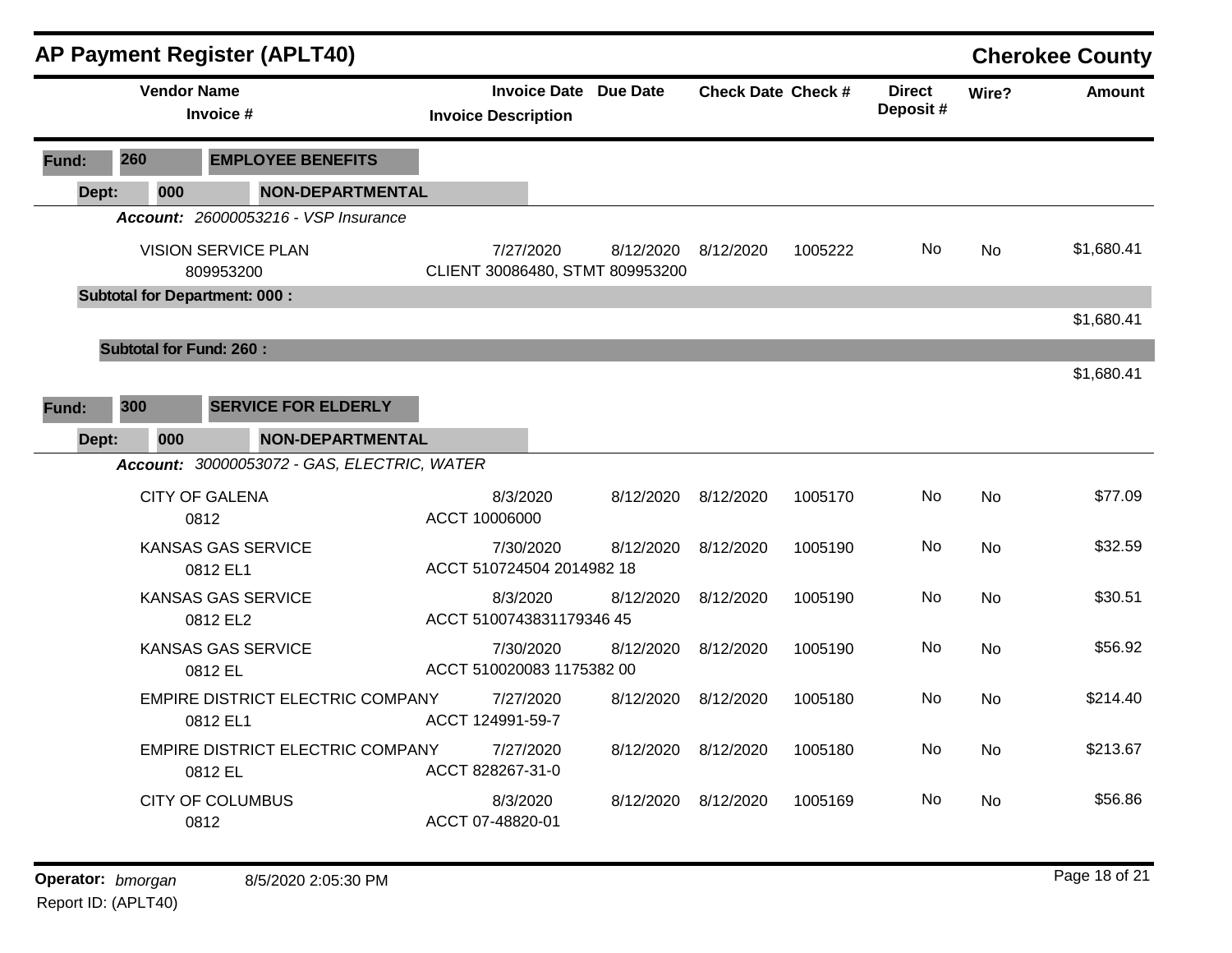| <b>AP Payment Register (APLT40)</b>                                                    |                                                            |           |                           |         |                           |           | <b>Cherokee County</b> |
|----------------------------------------------------------------------------------------|------------------------------------------------------------|-----------|---------------------------|---------|---------------------------|-----------|------------------------|
| <b>Vendor Name</b><br>Invoice #                                                        | <b>Invoice Date Due Date</b><br><b>Invoice Description</b> |           | <b>Check Date Check #</b> |         | <b>Direct</b><br>Deposit# | Wire?     | <b>Amount</b>          |
| KANSAS GAS SERVICE<br>0812                                                             | 7/31/2020<br>ACCT 512076592 1191351 09                     | 8/12/2020 | 8/12/2020                 | 1005190 | No.                       | <b>No</b> | \$33.53                |
| <b>Subtotal for Department: 000:</b>                                                   |                                                            |           |                           |         |                           |           | \$715.57               |
| <b>Subtotal for Fund: 300:</b>                                                         |                                                            |           |                           |         |                           |           |                        |
| 413<br><b>ATTORNEY APPLICATION</b><br>Fund:<br>000<br><b>NON-DEPARTMENTAL</b><br>Dept: |                                                            |           |                           |         |                           |           | \$715.57               |
| Account: 41300053089 - OTHER CONTRACTUAL                                               |                                                            |           |                           |         |                           |           |                        |
| <b>JOSH WHITELY</b><br>0812                                                            | 8/3/2020<br><b>REIMBURSEMENT</b>                           |           | 8/12/2020 8/12/2020       | 1005189 | No.                       | No        | \$25.92                |
| <b>Subtotal for Department: 000:</b>                                                   |                                                            |           |                           |         |                           |           | \$25.92                |
| <b>Subtotal for Fund: 413:</b>                                                         |                                                            |           |                           |         |                           |           |                        |
|                                                                                        |                                                            |           |                           |         |                           |           | \$25.92                |
| 450<br><b>TOURISM &amp; CONVENTION</b><br>Fund:                                        |                                                            |           |                           |         |                           |           |                        |
| 000<br><b>NON-DEPARTMENTAL</b><br>Dept:<br>Account: 45000053089 - OTHER CONTRACTUAL    |                                                            |           |                           |         |                           |           |                        |
| BAXTER SPRINGS CHAMBER OF COMMERC<br>0812                                              | 7/29/2020<br><b>GUEST TAX</b>                              | 8/12/2020 | 8/12/2020                 | 1005155 | No.                       | <b>No</b> | \$412.56               |
| CHEROKEE COUNTY TOURISM GRANT PRO<br>0812                                              | 7/29/2020<br><b>GUEST TAX</b>                              | 8/12/2020 | 8/12/2020                 | 1005166 | No                        | No        | \$275.04               |
| COLUMBUS CHAMBER OF COMMERCE<br>0812                                                   | 7/29/2020<br><b>GUEST TAX</b>                              |           | 8/12/2020 8/12/2020       | 1005172 | No.                       | <b>No</b> | \$412.57               |
| <b>Subtotal for Department: 000:</b>                                                   |                                                            |           |                           |         |                           |           |                        |
|                                                                                        |                                                            |           |                           |         |                           |           | \$1,100.17             |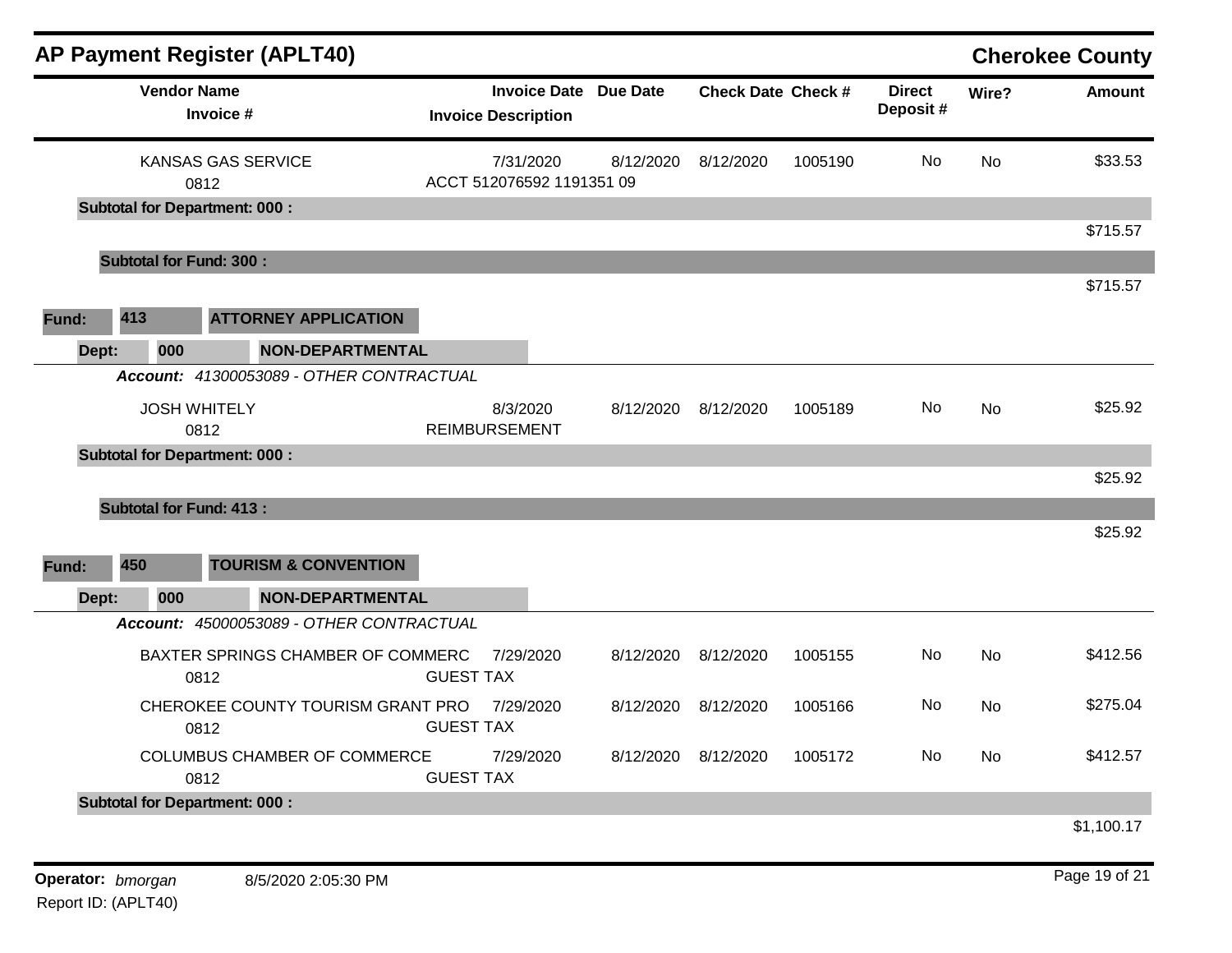|       |                                 | AP Payment Register (APLT40)            |                                                   |           |                           |         |                                   |           | <b>Cherokee County</b> |
|-------|---------------------------------|-----------------------------------------|---------------------------------------------------|-----------|---------------------------|---------|-----------------------------------|-----------|------------------------|
|       | <b>Vendor Name</b><br>Invoice # |                                         | <b>Invoice Date</b><br><b>Invoice Description</b> | Due Date  | <b>Check Date Check #</b> |         | <b>Direct</b><br>Deposit#         | Wire?     | Amount                 |
|       | <b>Subtotal for Fund: 450:</b>  |                                         |                                                   |           |                           |         |                                   |           |                        |
|       |                                 |                                         |                                                   |           |                           |         |                                   |           | \$1,100.17             |
| Fund: | 490                             | <b>SPECIAL LAW ENFORCEM</b>             |                                                   |           |                           |         |                                   |           |                        |
| Dept: | 000                             | <b>NON-DEPARTMENTAL</b>                 |                                                   |           |                           |         |                                   |           |                        |
|       |                                 | Account: 49000053300 - MISC PAID OUT    |                                                   |           |                           |         |                                   |           |                        |
|       |                                 | <b>BATTERY OUTFITTERS</b><br>1200IN6138 | 7/31/2020<br><b>INV 1200IN6138</b>                | 8/12/2020 | 8/12/2020                 | 1005154 | No                                | <b>No</b> | \$611.80               |
|       |                                 | <b>Subtotal for Department: 000:</b>    |                                                   |           |                           |         |                                   |           |                        |
|       |                                 |                                         |                                                   |           |                           |         |                                   |           | \$611.80               |
|       | <b>Subtotal for Fund: 490:</b>  |                                         |                                                   |           |                           |         |                                   |           |                        |
|       |                                 |                                         |                                                   |           |                           |         |                                   |           | \$611.80               |
|       |                                 |                                         |                                                   |           |                           |         | Total for Bank 1 Account 1120298: |           | \$125,767.52           |
|       |                                 |                                         |                                                   |           |                           |         | ***** Total Invoices Paid:        |           | \$125,767.52           |